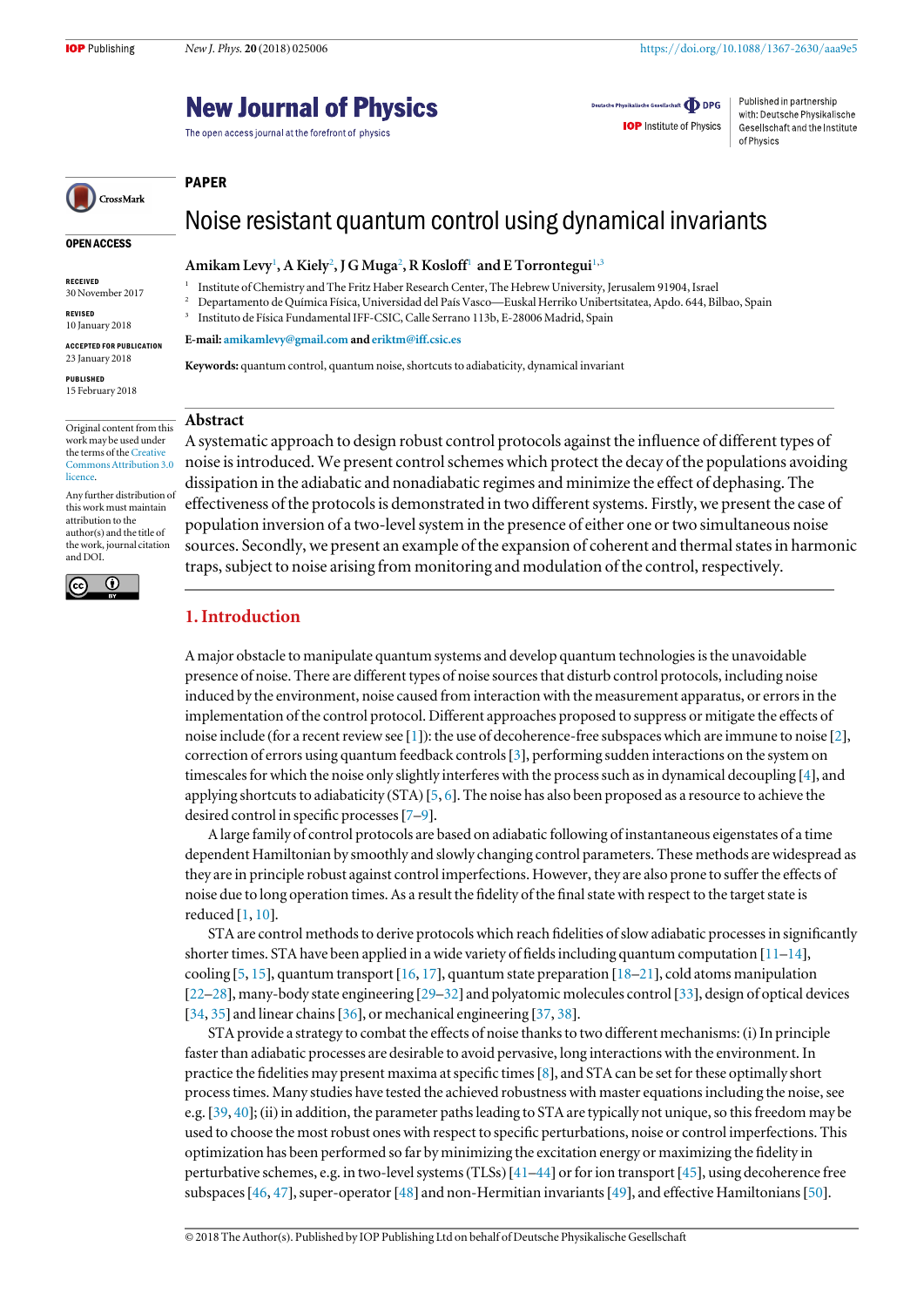<span id="page-1-0"></span>In this work we introduce an alternative systematic method for smooth control under the influence of noise which is applicable for both adiabatic and nonadiabatic time scales. The technique proposed intends to go beyond the perturbative regime and can be applied to the strong noise regime [[51](#page-13-0)]. The central idea is to inverse engineer the noiseless Hamiltonian by designing its dynamical invariants(i.e., the dynamics of the noiseless system) such that the noise has a minimal effect. The control functions to be minimized are state independent, and measure the deviation of the actual invariant, i.e., the one for the full dynamics including noise, from the noiseless invariant. This technique does not require one to solve the full dynamics iteratively as is often done in optimal control methods[[52,](#page-13-0) [53](#page-13-0)]. This property makes the method appealing and simple for implementation. Furthermore, it is not restricted to very fast operations, where typically very short control time is limited by experimental constraints.

The dynamics of the system including the dissipative term resulting from the noise takes the form (for  $\hslash = 1$ 

$$
\frac{\mathrm{d}\hat{\rho}}{\mathrm{d}t} = -\mathrm{i}[\hat{H}(t), \hat{\rho}] + \mathcal{L}\hat{\rho},\tag{1}
$$

where

$$
\mathcal{L}\hat{\rho} = -\sum_{k} \eta_k [\hat{X}_k(t), [\hat{X}_k(t), \hat{\rho}]] \quad \text{with} \quad \eta_k > 0. \tag{2}
$$

Here  $\hat{H}(t)$  is the total Hamiltonian of the system including the control Hamiltonian and the noise term given by equation (2). The  $\hat{X}_k(t)$  represent Hermitian operators acting on the Hilbert space of the system and can be explicitly time dependent. The pre-factors  $\eta_k$  are scaling factors representing the strength of the noise and may have different dimension depending on  $\hat{X}_k(t)$ . The sum over k includes the possibility of independent types of noise simultaneously affecting the dynamics. This equation was derived in different contexts, including the singular coupling limit[[54](#page-13-0)], phase noise [[55](#page-13-0)], action noise [[8](#page-12-0)], amplitude noise [[56](#page-13-0)], quantum noise from monitoring weakly the quadrature of the system [[3](#page-12-0), [57](#page-13-0)], Gaussian noise and Poisson noise for SU(2) algebra [[58,](#page-13-0) [59](#page-13-0)], and more [[60](#page-13-0)–[62](#page-13-0)].

In section 2we present the main results of this work. First we construct the dynamical invariant method in the density operator formalism which can also be then applied to the study of noise and naturally extend the treatment from pure states to general mixed states. We derive two measures to quantify the effect of noise introducing constraints on the noiseless dynamical invariant. In section [3](#page-3-0) we study the example of the TLS with single and multiple noise terms in the dynamics. Section [4](#page-4-0) studies the control of thermal and coherent states of the harmonic oscillator. We conclude with a discussion and outlook on future work in section [5,](#page-7-0) plus some technical appendices.

#### 2. Dynamical invariant and noise resistant control

#### 2.1. Dynamical invariant for unitary dynamics

We refer the reader who is unfamiliar with the dynamical invariant method to appendix  $A$  where we present the method in the wave function formalism.

For noiseless, unitary dynamics, the evolution of the density operator is described by

$$
\frac{\mathrm{d}\hat{\rho}}{\mathrm{d}t} = -\mathrm{i}[\hat{H}(t), \hat{\rho}].\tag{3}
$$

A dynamical invariant satisfies the equation [[63](#page-13-0)]

$$
\frac{\mathrm{d}\hat{I}}{\mathrm{d}t} \equiv \mathrm{i}\frac{\partial \hat{I}(t)}{\partial t} - [\hat{H}(t), \hat{I}(t)] = 0,\tag{4}
$$

and therefore its expectation values for an arbitrary solution of equation (3) do not depend on time. It can be expressed in diagonal form,

$$
\hat{I}(t) = \sum_{k} \lambda_k |\phi_k\rangle \langle \phi_k|.
$$
\n(5)

Here  $\lambda_k$  are the real time independent eigenvalues and  $|\phi_k\rangle \equiv |\phi_k(t)\rangle$  are the time dependent eigenvectors of the invariant. In this basis, the density matrix elements  $\rho_{lk} \equiv \langle \phi_l | \hat{\rho}(t) | \phi_k \rangle$  can be calculated from

$$
\dot{\rho}_{lk} = i \bigg( \langle \phi_l | i \frac{\partial}{\partial t} - \hat{H}(t) | \phi_l \rangle - \langle \phi_k | i \frac{\partial}{\partial t} - \hat{H}(t) | \phi_k \rangle \bigg) \rho_{lk}, \tag{6}
$$

where the dot represents the time derivative. The off diagonal terms of the density matrix depend on the difference of time derivatives of two Lewis–Riesenfeld phases(compare with equation ([A.5](#page-8-0))), while the populations remain constant with time [[63](#page-13-0)]. A system initialized in an eigenstate of the invariant evolves in this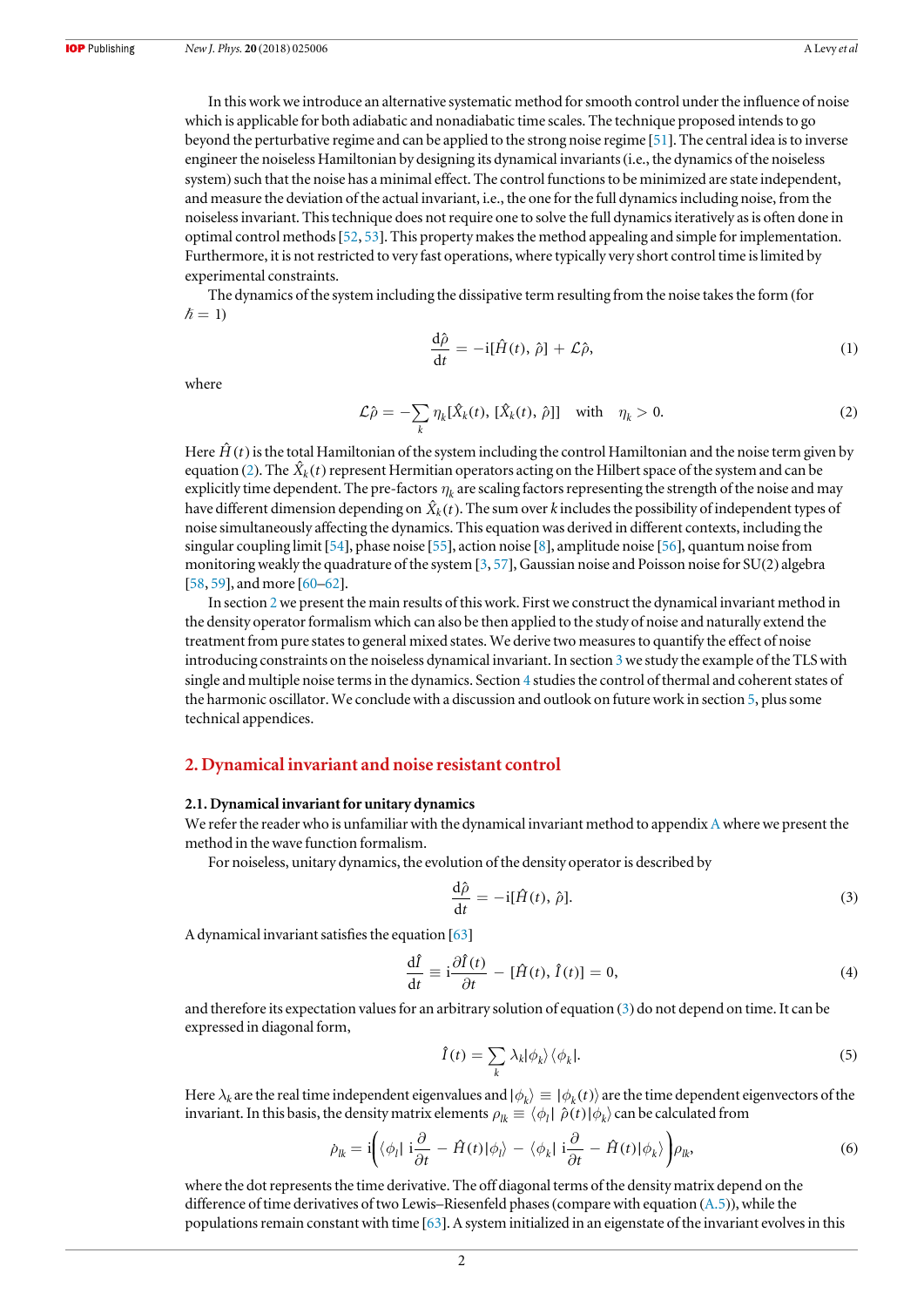<span id="page-2-0"></span>same eigenstate without transitions, imposing  $[\hat{I}(0), \hat{H}(0)] = [\hat{I}(t_f), \hat{H}(t_f)] = 0$  we ensure that the system starts and ends in an energy eigenstate of *H*ˆ without unwanted excitations. The state transfer is designed by choosing  $\hat{I}(t)$  and then determining  $\hat{H}(t)$ . (More details in appendix [A.](#page-8-0))

#### 2.2. Dynamical invariant under the influence of noise

We now consider the influence of equation ([2](#page-1-0)) on the control process. In order to demonstrate the effect of noise we consider a single operator  $\hat{X} \equiv \hat{X}_1(t)$  and  $\eta \equiv \eta_1$ . In a later example, we will also consider the case for simultaneous noise sources. The dynamics for an arbitrary observable  $\hat{A}$  including the noise effect in the Heisenberg representation reads

$$
\frac{\mathrm{d}\hat{A}}{\mathrm{d}t} = \frac{\partial \hat{A}}{\partial t} + \mathrm{i} [\hat{H}, \hat{A}] - \eta [\hat{X}, [\hat{X}, \hat{A}]]. \tag{7}
$$

Assuming the structure of the invariant ([5](#page-1-0)) for the unitary dynamics we insert it in equation (7) to account for the noise. The eigenvalues of the invariant  $\lambda_l$  are now no longer constant in time and evolve according to

$$
\dot{\lambda}_l = 2\eta \bigg( \lambda_l \langle \phi_l | \hat{X}^2 | \phi_l \rangle - \sum_k \lambda_k | \langle \phi_k | \hat{X} | \phi_l \rangle |^2 \bigg). \tag{8}
$$

Note that if  $\{\ket{\phi_k}\}$  are eigenstates of  $\hat{X}$  then  $\lambda_l = 0$  as required in the unitary noiseless method. In this case the invariant is not affected by the noise. Although the requirement for  $\hat{I}$  and  $\hat{X}$  having common eigenstates cannot generally be achieved for all times during the process, the effect of noise can be significantly reduced by constructing the Hamiltonian from an invariant which shares common eigenvectors with those of *X*ˆ during most of the process. Since at final time we impose that the invariant and the Hamiltonian share common eigenstates, protecting the invariant from the noise will drive the system to the desired target state.

To express the density matrix elements, equation ([6](#page-1-0)) is now modified by adding to the rhs the additional term  $\dot{\rho}^{\,d}_k\equiv\langle\phi_l|{\cal L}\hat\rho|\phi_k\rangle$  which accounts for dissipation and decoherence resulting from the noise term and is given by

$$
\dot{\rho}_k^d = -\eta \bigg[ \sum_n (\rho_{nk} \langle \phi_l | \hat{X}^2 | \phi_n \rangle + \rho_{ln} \langle \phi_n | \hat{X}^2 | \phi_k \rangle) - 2 \sum_{nm} \rho_{nm} \langle \phi_l | \hat{X} | \phi_n \rangle \langle \phi_m | \hat{X} | \phi_k \rangle \bigg]. \tag{9}
$$

In the limit that  $\hat{I}$  and  $\hat{X}$  share common eigenstates the contribution due to noise to the change in population and the off diagonal terms is

$$
\dot{\rho}_{kk}^d \to 0
$$
  
\n
$$
\dot{\rho}_k^d \to -\eta (x_l - x_k)^2 \rho_{lk},
$$
\n(10)

where  $\{x_k\}$  are the eigenvalues of  $\hat{X}$ . Note that in this limit the decay of the populations in the invariant eigenbasis is suppressed, however, a decay of the coherences is still present, although it can be minimized for sufficiently fast processes.

The strategy proposed here relies on the ample freedom provided by STA. By adding constraints on the unitary invariant we can design a control Hamiltonian that optimizes the fidelity under the influence of the noise.

To identify the amount of overlap between the two bases sets of  $\hat{I}$  and  $\hat{X}$  we define the overlap matrix S with the entries

$$
S_{ij}(t) = \langle \phi_i | \psi_j \rangle. \tag{11}
$$

Here  $\{|{\psi_i}\rangle$  are the eigenvectors of  $\hat{X}$ . The sum of the overlap matrix can be bounded by:  $n \leq \sum_{i=1}^{n} |S_{ii}| \leq n^2$ , where *n* is the dimension of the space. The upper bound is not tight, and obtaining a tight bound, typically, becomes a difficult optimization problem for high dimension. However, we are only interested in minimizing S. In the scenario of  $n = 2$ , the tight upper bound is given by  $2\sqrt{2}$ . Next, we define the measure for the overlap along the process as the time average of the distance between the overlap matrix and its minimal value.

$$
\mathcal{O} := \frac{1}{t_f} \int_0^{t_f} \left( \sum_{ij}^n |S_{ij}| - n \right) dt. \tag{12}
$$

The measure  $\mathcal O$  is zero if and only if the eigenbasis of  $\hat X$  and  $\hat I$  are identical. A different measure which stems from similar considerations and in some cases can be easier to compute is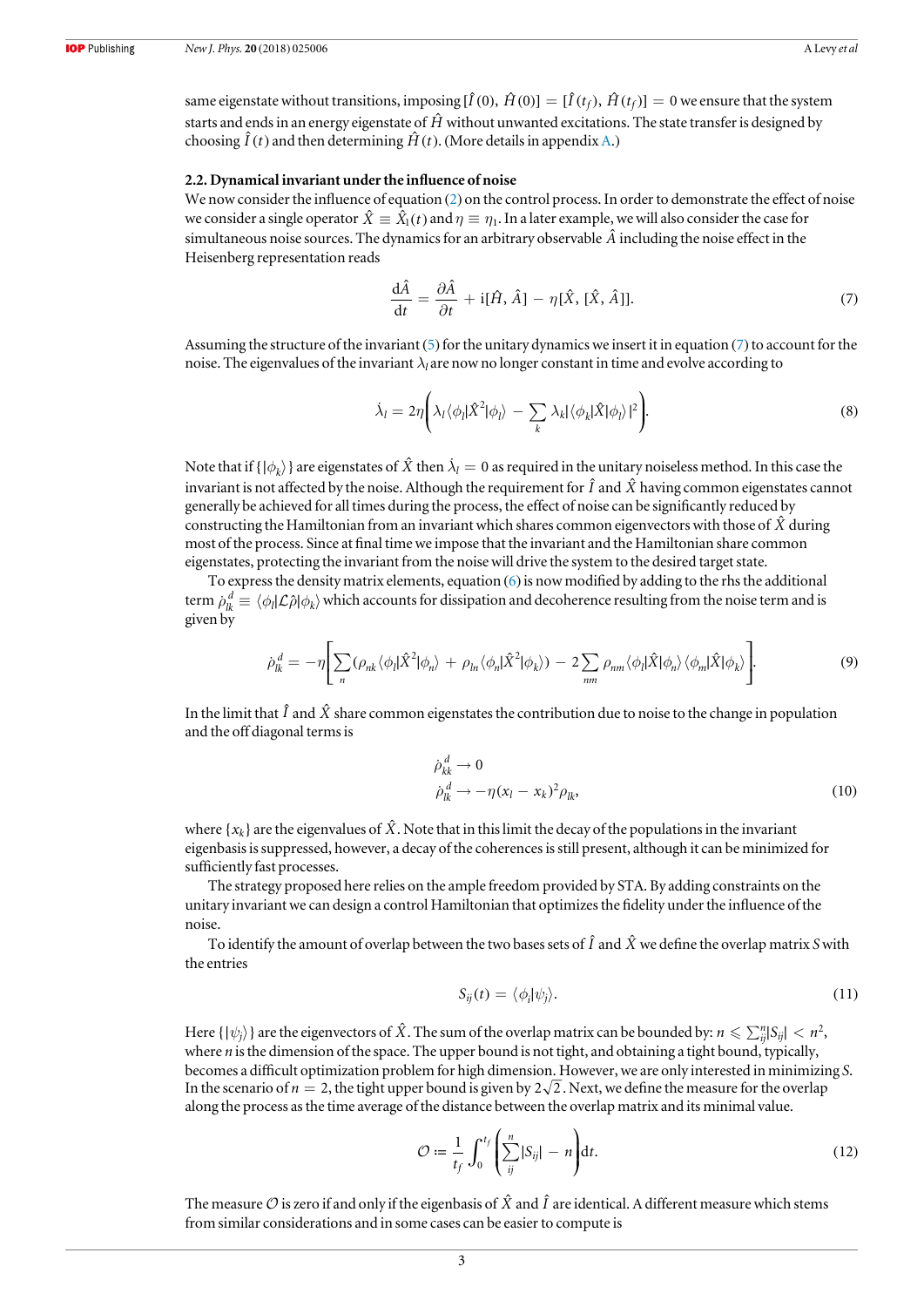$$
\mathcal{A} \coloneqq z^{-1} \int_0^{t_f} \|[\hat{X}(t), \hat{I}(t)]\| dt = \frac{\int_0^{t_f} dt \sqrt{2 \text{tr}(\hat{I}^2 \hat{X}^2) - 2 \text{tr}(\hat{I} \hat{X} \hat{I} \hat{X})}}{2 \int_0^{t_f} dt \sqrt{\text{tr}(\hat{I}^2 \hat{X}^2)}}.
$$
(13)

<span id="page-3-0"></span>In the above expressions we use the Frobenius norm defined as  $\|\mathcal{M}\| \equiv \sqrt{\text{tr}(\mathcal{M}\mathcal{M}^{\dagger})}$ . The normalization factor  $z = 2 \int_0^{t_f} ||\hat{X}(t) \hat{I}(t)|| dt$  $\hat{f}\,\|\hat{X}(t)\hat{I}(t)\|$ d $t$  guarantees that  ${\cal A}$  is dimensionless and equal or smaller than 1 (this is an immediate consequence of the sub-additivity of the Frobenius norm). The measure  $A$  is zero if and only if  $\hat{X}$  and  $\hat{I}$ commute at all times during the process  $\hat{I}\hat{X} = \hat{X}\hat{I}$ , and takes the maximal value  $\mathcal{A} = 1$  when  $\hat{I}\hat{X} = -\hat{X}\hat{I}$ . For unbounded operators extra care is needed. The norm should be calculated on a finite domain or using other techniques as will be demonstrated in a later section.

In order to improve the fidelity of the evolved state with respect to the target by minimizing the effect of noise, the controls that drive the system are inverse engineered through the invariant  $\hat{I}(t)$  of the unitary dynamics subject to the minimization of the measures  $\mathcal O$  or  $\mathcal A$ .

#### 3. Two-level system

As a first example we consider the control problem of a full population inversion in a TLS [[18,](#page-12-0) [64](#page-13-0)–[67](#page-13-0)]. The Hamiltonian takes the form:

$$
\hat{H}(t) = \frac{\Delta(t)}{2}\hat{\sigma}_z + \frac{\Omega(t)}{2}\hat{\sigma}_x,\tag{14}
$$

where  $\Delta(t)$  and  $\Omega(t)$  are real, time-dependent functions resulting from an interaction with some external field, and  $\hat{\sigma}_z$  and  $\hat{\sigma}_x$  are the Pauli matrices. Initially the system is set to the ground state,  $\hat{\rho}_0 = |0\rangle\langle 0|$ , with the initial Hamiltonian corresponding to  $\Delta(0) = \Delta_0$  and  $\Omega(0) = 0$ . The desired target state  $\hat{\rho}_{tar} = |1\rangle\langle1|$  corresponds to the ground state of the final Hamiltonian  $\Delta(t_f) = -\Delta_0$  and  $\Omega(t_f) = 0$ . To evaluate the success of the control protocol we will use the fidelity

$$
\mathcal{F} := \operatorname{tr} \sqrt{\sqrt{\hat{\rho}(t_f)}} \, \hat{\rho}_{\text{tar}} \sqrt{\hat{\rho}(t_f)} \,, \tag{15}
$$

that measures the overlap between the final state and the target state  $\hat{\rho}_{tar}$ . To connect the states  $\hat{\rho}(0)$  and  $\hat{\rho}_{tar}$  we engineer the controls  $\Delta(t)$  and  $\Omega(t)$  from the dynamical invariant. Associated with the Hamiltonian (14) there is a dynamical invariant expressed as(see appendix [B](#page-9-0)),

$$
\hat{I}(t) = \sqrt{\Delta^2(0) + \Omega^2(0)} (\cos(G)\hat{\sigma}_z + \sin(G)\cos(B)\hat{\sigma}_x - \sin(B)\hat{\sigma}_y), \tag{16}
$$

where  $G \equiv G(t)$  and  $B \equiv B(t)$  are auxiliary real time dependent functions of the invariant obeying

$$
\Delta = -\dot{B} + \frac{\dot{G}}{\tan(G)\tan(B)}, \quad \Omega = \frac{\dot{G}}{\sin(B)}.
$$
\n(17)

The frictionless conditions  $[\hat{H}(t_b), \hat{I}(t_b)] = 0$  at  $t_b = 0$ ,  $t_f$  impose at the boundary times fix  $G(0) = \pi$ ,  $G(t_f) = 0$ ,  $\dot{G}(t_b) = 0$ , leaving  $B(t_b)$  $B(t_b)$  and  $\dot{B}(t_b)$  as free parameters (appendix B). At intermediate times these two functions are totally free. In particular interpolating  $G(t) = \sum_{i=0}^{3} g_i t^i$  and  $B(t) = \sum_{i=0}^{3} b_i t^i$  by polynomials with at least the same degree as the number of boundary conditions lets us deduce from equation (17) the desired controls  $\Delta(t)$  and  $\Omega(t)$ . However, extra coefficients can be added to the interpolation, for example,  $G(t) = \sum_{i=0}^{4} g_i t^i$ . Here  $g_4$  can be used to also control the values of the measures  $O$  or  $\mathcal{A}$ .

#### 3.1. Single noise source

We first consider amplitude noise of the form  $\hat{X_1}\equiv\hat{\sigma}_z$  and  $\eta_1\equiv\eta_z.$  For this particular type of noise the measure  $\mathcal O$  is given explicitly by

$$
\mathcal{O}_z = \frac{1}{t_f} \int_0^{t_f} 2\left(\left|\sin\left(\frac{G}{2}\right)\right| + \left|\cos\left(\frac{G}{2}\right)\right| - 1\right) dt,\tag{18}
$$

which is independent of the free function *B* of the invariant. It takes its minimal value  $\mathcal{O}_z \to 0$  when  $G(t) \to n\pi$ with  $n \in \mathbb{Z}$  and the maximal  $2\sqrt{2} - 2$  when  $G(t) \to \pi/2 + n\pi$ . Similarly we can write explicitly ([13](#page-2-0)) after some simple algebra:

$$
\mathcal{A}_z = \frac{\int_0^{t_f} dt |\sin(G)|}{t_f}.
$$
\n(19)

As for the measure  $\mathcal{O}_z$  the minimal value  $\mathcal{A}_z \to 0$  occurs when  $G \to n\pi$  and  $\mathcal{A}_z \to 1$  for  $G \to \pi/2 + n\pi$ . In figure [1](#page-4-0) we plot the fidelity as function of the measures  $\mathcal{O}_z$  and  $\mathcal{A}_z$  for a given final time t<sub>f</sub> for the full population inversion problem. Both measures show a similar behavior, when  $\mathcal{O}_z \to 0$  and  $\mathcal{A}_z \to 0$  the fidelity is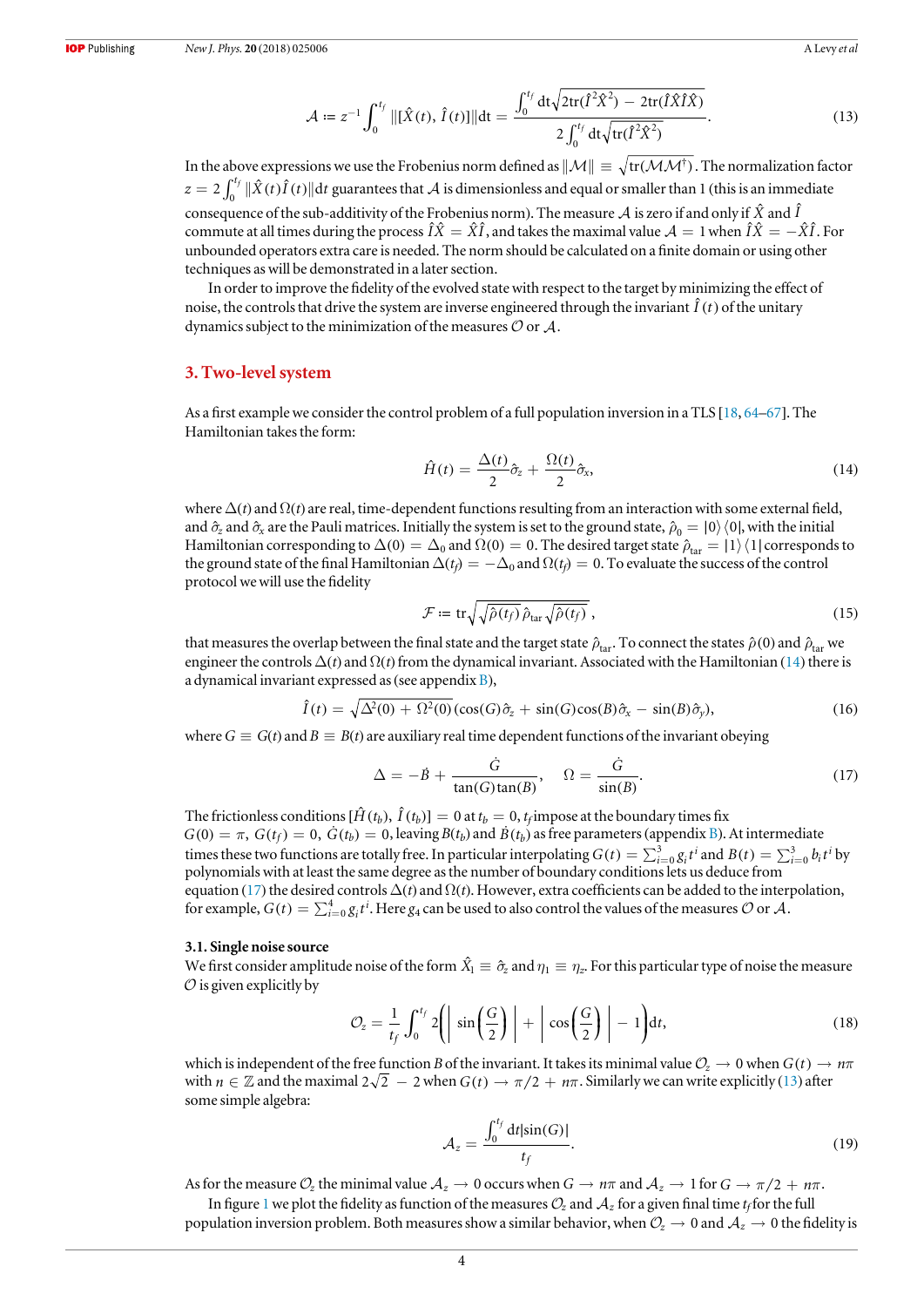<span id="page-4-0"></span>

improved significantly and monotonically decreasing as  $\mathcal{O}_z$  and  $\mathcal{A}_z$  increase. Thus, by adding constraints on these measures when constructing the invariant we obtain a control field which minimizes the effect of the noise. When the dynamics is subject to noise from a single source, i.e., a single  $\hat{X}_{1}$ , a control protocol which leads to fidelity  $\simeq$  1 can be found. Generally, when the dynamics is subject to several independent sources of noise,  $\hat{X}_i$ , obtaining fidelity  $\simeq$  1 is not guaranteed. Nevertheless, the influence of the overall noise can still be minimized and the final fidelity is improved.

#### 3.2. Multiple noise sources

When multiple noise terms (different  $\hat{X}_i$ ) are present in the dynamics, the measures  $\mathcal{O}_i$  or  $\mathcal{A}_i$  cannot always be minimized simultaneously. In the next example we study the worst case scenario where the two noise terms have mutually unbiased bases[[68](#page-13-0)]. In this case minimization of one of the noise terms will lead to maximization of the other. In particular we consider amplitude noise both in the  $\hat{\sigma}_z$  and  $\hat{\sigma}_x$  fields, i.e.,  $\hat{X}_1 = \hat{\sigma}_z$ ,  $\eta_1 = \eta_z$  and  $\hat{X}_2 = \hat{\sigma}_x$ ,  $\eta_2 = \eta_x$ . For the TLS we employ  $\mathcal{O}_{z(x)}$  to quantify the effect of the noise in the dynamics. As for  $\mathcal{O}_z$  we can write explicitly  $\mathcal{O}_x$  as

$$
\mathcal{O}_x = \frac{1}{t_f} \int_0^{t_f} 2 \left( \sqrt{\frac{1 - \cos(B)\sin(G)}{2}} + \sqrt{\frac{1 + \cos(B)\sin(G)}{2}} - 1 \right) dt. \tag{20}
$$

By examining the integrands of equations ([18](#page-3-0)) and (20) we observe that (i) when  $G(t) \to n\pi$ , then  $\mathcal{O}_z \to 0$  and  $\mathcal{O}_x$  approach its maximal value  $2\sqrt{2} - 2$ , independently of  $B(t)$ . The other extreme limit is obtained (ii) when  $G(t) \to \pi/2 + n\pi$  and  $B(t) \to n\pi$ , then,  $\mathcal{O}_z \to 2\sqrt{2} - 2$  and  $\mathcal{O}_x \to 0$ . For multiple noise terms we suggest to minimize the average  $\bar{\mathcal{O}}$  of the single noise measures weighted according to their relative strength. In the example above this average reads,

$$
\bar{\mathcal{O}} = \frac{\eta_z}{\eta_z + \eta_x} \mathcal{O}_z + \frac{\eta_x}{\eta_z + \eta_x} \mathcal{O}_x,\tag{21}
$$

with a minimum value (see appendix  $C$  for more details)

$$
\bar{\mathcal{O}} \to (2\sqrt{2} - 2) \cdot \min\left\{\frac{\eta_z}{\eta_z + \eta_x}, \frac{\eta_x}{\eta_z + \eta_x}\right\}.
$$
 (22)

This implies that in order to optimize the fidelity, protocol (i) or (ii) are chosen depending on the relation of the noise strength  $\eta_z$  and  $\eta_x$ . Thus, minimizing the influence of the stronger noise term will lead to higher fidelity as is demonstrated in figure [2](#page-5-0). In this figure we plot the fidelity against  $\mathcal{O}_z$  and  $\mathcal{O}_x$  for different  $\eta_z$  and  $\eta_x$  ratios. Maximal fidelity is obtained when the average  $\bar{O}$  is minimal and given by equation (22). We remark that equivalently, optimization can be performed using the measure  $\mathcal A$  by the replacement of  $\mathcal O \to \mathcal A$  in equation (21).

## 4. Quantum harmonic oscillator

In this section we study the quantum harmonic oscillator which for example can describe a particle with reduced mass m (for the simulations the mass of 100 ions of  ${}^{40}Ca^+$  is used) in a harmonic trap with time dependent frequency  $\omega(t)$ . The Hamiltonian takes the form,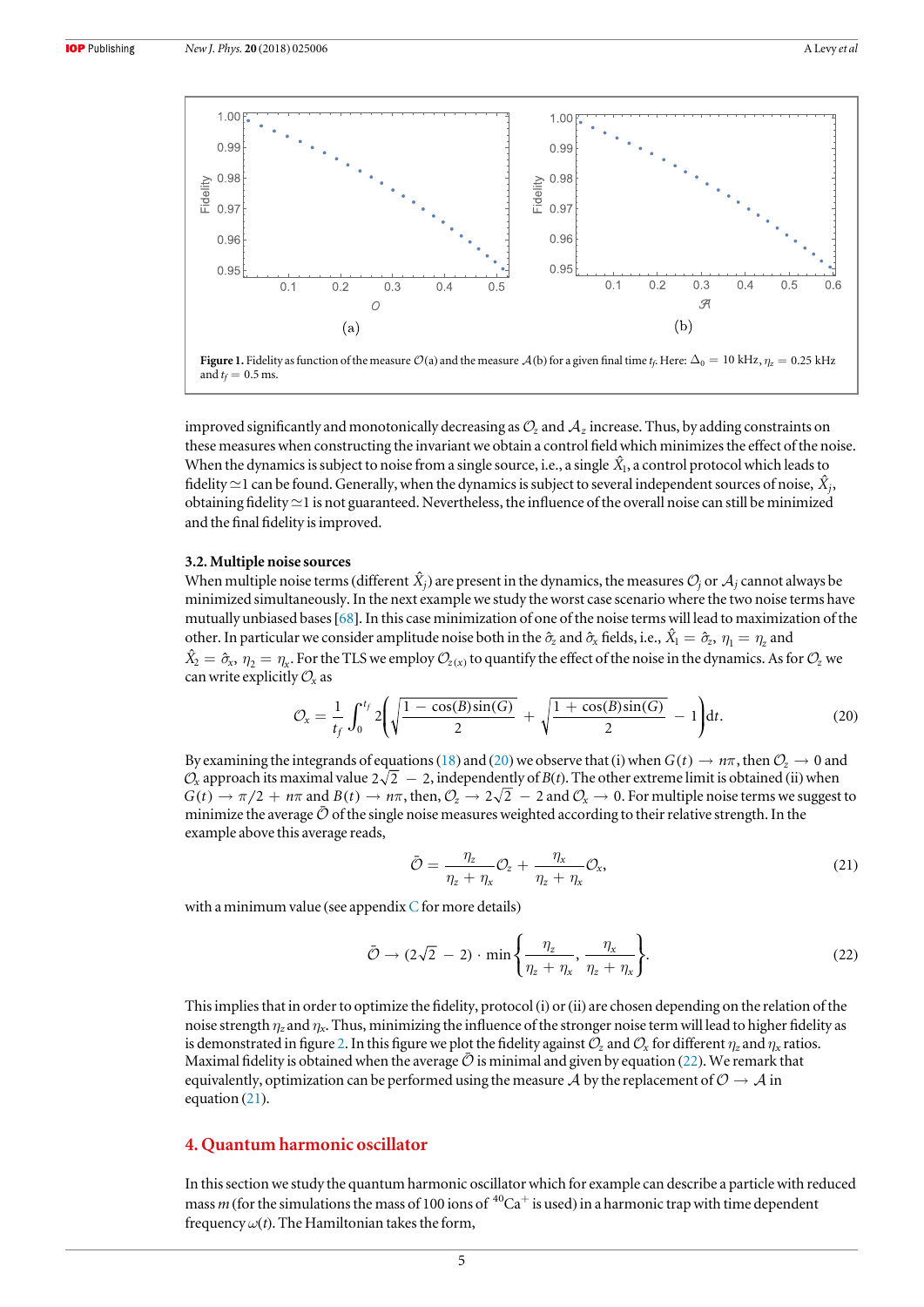$f_{011}$ 

<span id="page-5-0"></span>

(b) 
$$
\eta_z = 0.125
$$
 kHz and  $\eta_x = \eta_z/2$ . (c)  $\eta_z = \eta_x = 0.125$  kHz. In all the plots  $\Delta_o = 10$  kHz and  $t_f = 0.5$  ms. Maximal fidelity is always found for minimal  $\tilde{O}$ .

$$
\hat{H}(t) = \frac{1}{2m}\hat{p}^2 + \frac{m\omega^2(t)}{2}\hat{q}^2.
$$
\n(23)

Note that this problem can be mapped to a general control problem of the SU(1, 1) algebra [[5](#page-12-0), [16,](#page-12-0) [63](#page-13-0), [69](#page-13-0), [70](#page-13-0)]. Thus, equation  $(23)$  $(23)$  $(23)$  can be written as,

$$
\hat{H}(t) = a\hat{T}_1 + b(t)\hat{T}_2,\tag{24}
$$

where we define  $a=1/m$ ,  $b(t)=m\omega^2(t)$ , and identify  $\hat{T_1}=\hat{p}^2/2$ ,  $\hat{T_2}=\hat{q}^2/2$  and  $\hat{T_3}=(\hat{p}\hat{q}+\hat{q}\hat{p})/2$  that satisfy the commutation relations

$$
[\hat{T}_1, \hat{T}_2] = -i\hat{T}_3, \quad [\hat{T}_1, \hat{T}_3] = -2i\hat{T}_1, \quad [\hat{T}_2, \hat{T}_3] = 2i\hat{T}_2. \tag{25}
$$

Associated with the harmonic oscillator Hamiltonian ([23](#page-4-0)) there is a dynamical invariant of the form (see appendix [D](#page-11-0))

$$
\hat{I}(t) = \hat{\pi}^2/(2m) + m\omega_0^2 \hat{x}^2/2,
$$
\n(26)

where  $[\hat{x}, \hat{\pi}] = i$  with  $\hat{x} \equiv \hat{q}/\rho$ ,  $\hat{\pi} \equiv \rho \hat{p} - m \rho \hat{q}$ , and  $\rho$  is an auxiliary scaling function satisfying Ermakov's equation

$$
\ddot{\rho} + \omega^2(t)\rho = \frac{\omega_0^2}{\rho^3},\tag{27}
$$

with  $\rho(0) = 1$ ,  $\rho(t_f) = \sqrt{\omega_0/\omega_f}$  and  $\rho(t_b) = \tilde{\rho}(t_b) = 0$  [[5](#page-12-0)] imposed by the frictionless conditions  $[\hat{H}(t_b), \hat{I}(t_b)] = 0$  and continuity. As in the example of the TLS we use the freedom to interpolate the free function  $\rho$  at intermediate times. We choose functions of polynomials with sufficient parameters to satisfy the previous six boundary conditions. As we showed in the previous section, extra coefficients can be incorporated with higher order polynomials to impose other constraints such as the minimization of  $\mathcal O$  or  $\mathcal A$ .

In the next two examples, we study the expansion control of coherent and thermal states. In these cases the success of the control protocol is evaluated according to the previous fidelity definition, equation ([15](#page-3-0)), for Gaussian states[[71](#page-13-0)].

#### 4.1. Coherent states

We assume that the initial coherent state | $\alpha$ } with the initial frequency  $\omega_0 = \omega(0)$  is driven to the final target state  $|\tilde{\alpha}\rangle$  with  $\omega_f = \omega(t_f)$ , where  $\tilde{\alpha} = \alpha e^{-ig\omega_0}$  and  $g = \int_0^{t_f} dt'/\rho$  $\int^f dt' / \rho^2$ . For this end we interpolate  $\rho(t) = (\sum_{i=0}^5 r_i t^i)^{-1/2}$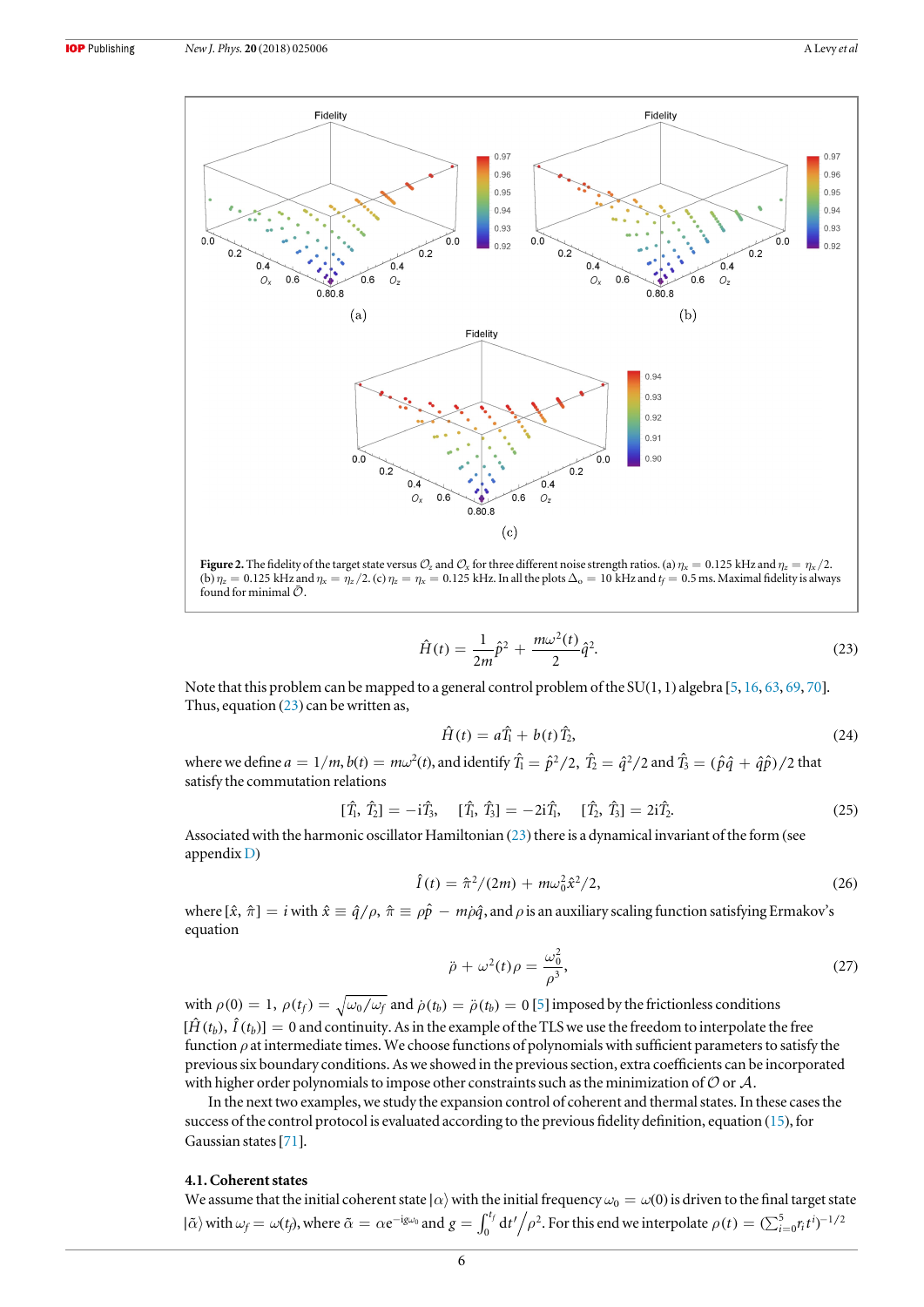

 $\eta=10$  Hz Å<sup>-2</sup>, and  $t_f=100$   $\mu$ s. The initial coherent state is given by  $\alpha=1+1$  and the final state by  $g=50.5$   $\mu$ s.

and deduce  $\omega(t)$  from equation ([27](#page-5-0)) (see appendix [D](#page-11-0)). This noise arises from weakly and continuously measuring (monitoring) the position of the particle in the trap leading to  $\hat{X} = \hat{q}$  [[3](#page-12-0), [57](#page-13-0)]. As was discussed above, for unbounded operators the calculation of the overlap between the bases to compute  $\mathcal O$  should be carried on a finite domain or as we will see next it can be evaluated using

$$
S_n = \frac{1}{t_f} \int_0^{t_f} \int_{-\infty}^{\infty} |\langle \hat{q} | \phi_n(t) \rangle| \, \mathrm{d}q \mathrm{d}t. \tag{28}
$$

This overlap can be written explicitly as (see appendix  $D$ )

$$
|\langle q|\phi_n(t)\rangle| = \frac{\sqrt[4]{\frac{m\omega_0}{\pi}}e^{-m\omega_0 q^2/2\rho^2}}{\sqrt{2^n n!}\sqrt{\rho}}|H_n(\sqrt{m\omega_0}q/\rho)|,\tag{29}
$$

where  $H_n$  are the Hermite polynomials. In principle, to compute  $\mathcal O$  we should consider the sum over n from 0 to  $\infty$  of the elements S<sub>n</sub> in equation (28). Nevertheless, we find that minimizing equation (28) for a certain n will necessarily minimizes all the different  $n$  terms. We prove this by showing that the spatial integration over  $q$  is independent of the function  $\rho$ .

**Proof** We preform the following coordinate substitution,  $u_1 = q/\rho$  and  $u_2 = 1/\sqrt{\rho}$ . The determinant of the Jacobian is given by

$$
\det \begin{bmatrix} \frac{\partial u_1}{\partial q} & \frac{\partial u_1}{\partial t} \\ \frac{\partial u_2}{\partial q} & \frac{\partial u_2}{\partial t} \end{bmatrix} = \det \begin{bmatrix} \frac{1}{\rho} & -\frac{q\rho}{\rho^2} \\ 0 & -\frac{\rho}{2\rho^{3/2}} \end{bmatrix} = i z_2 u_2^2.
$$
 (30)

Then, equation (28) takes the form

$$
\frac{\sqrt[4]{\frac{m\omega_0}{\pi}}}{t_f\sqrt{2^n n!}}\int_{u_2(0)}^{u_2(t_f)} |u_2| u_2^3 du_2 \int_{-\infty}^{\infty} e^{-m\omega_0 u_1^2/2} |H_n(\sqrt{m\omega_1}u_1)| du_1.
$$
\n(31)

The integration over  $u_1$  depends on n, but it is independent of  $\rho$ . Thus, different designs of  $\rho$  influence only the integration over  $u_2$  which is independent of n, implying that it is sufficient to minimize equation (28) for an arbitrary  $n$  when constructing the invariant.

In figure 3(a) we design different protocols and plot the fidelity against  $S_0$  normalized by the maximal  $S_0$ value out of the protocols considered in the figure. This is done by adding two extra coefficients in the invariant interpolation  $\rho(t) = (\sum_{i=0}^{7} r_i t^i)^{-1/2}$ , where  $r_6$  and  $r_7$  control the values of  $S_0$  in equation (28) and g that let us fix the final target coherent state independently of the  $\rho$  interpolation (see equation ([D.11](#page-12-0))). As S<sub>0</sub> becomes smaller the fidelity is enhanced. Figure 3(b) presents two control protocols corresponding to the green and red points of figure 3(a). The green dashed line represents the standard STA protocol [[5](#page-12-0)] (standard refers to those protocols where the free functions in the invariant are only constrained by the boundary frictionless conditions). This protocol can be improved using the method we presented, minimizing  $S_0$  to achieve higher fidelities. We remark that higher fidelity than those shown in figure 3(a) can be achieved just if a higher order polynomial is incorporated when interpolating  $\rho$ .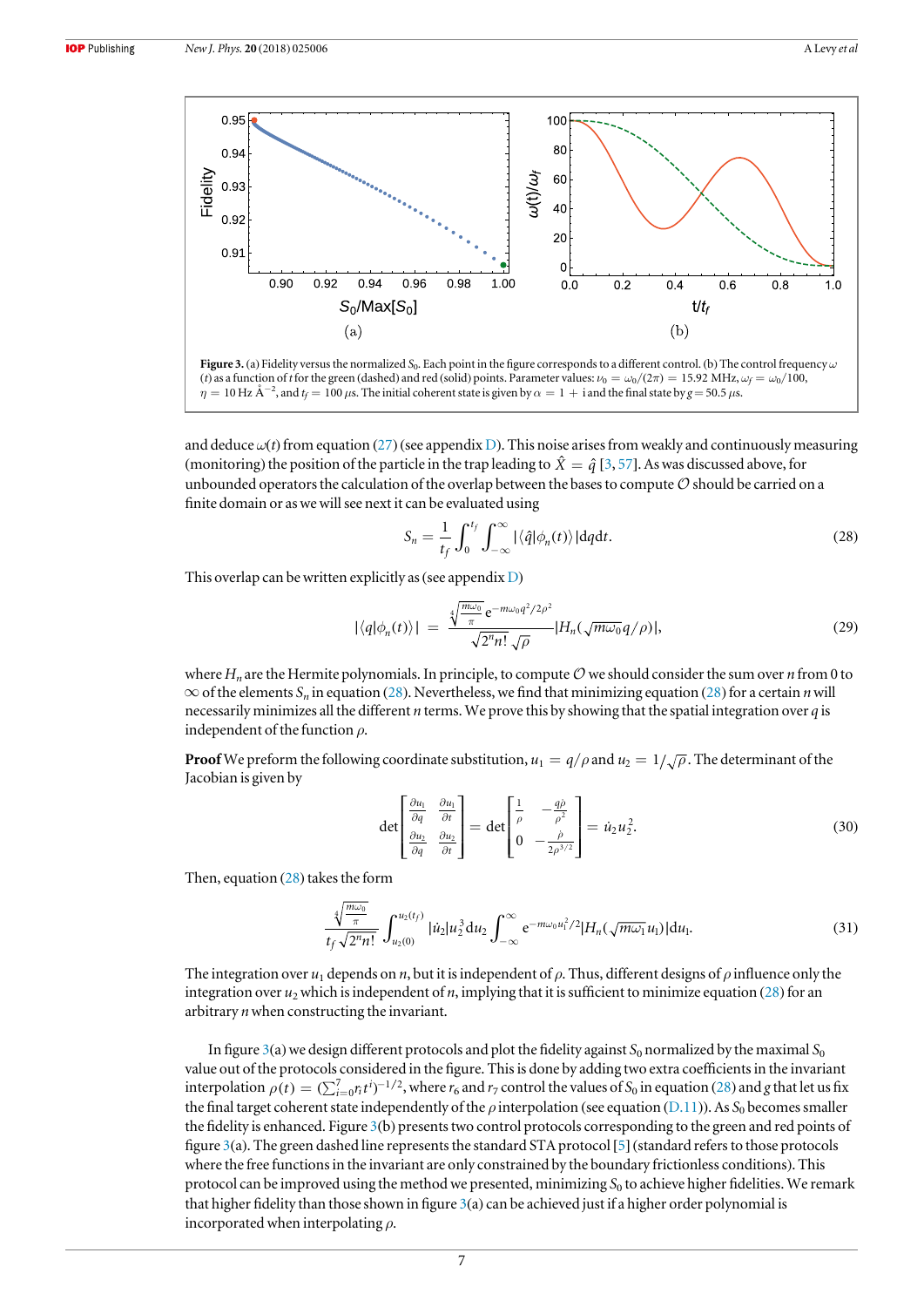<span id="page-7-0"></span>

Figure 4. Fidelity as function of (a) the final time t<sub>f</sub> and (b) the power  $\bar{\mathcal{P}}$ , absolute value of the integral (32). In blue (short-dashed) the fast adiabatic protocol of constant μ, in red (long-dashed) the standard STA protocol and in green (solid) the improved STA protocol. Parameter values:  $\nu_0 = \omega_0/(2\pi) = 2.53 \text{ MHz}, \omega_f = \omega_0/100, \text{ and } \eta = 0.0527 \text{ Hz A}^{-4}$ . The initial state has a temperature of  $T_0 = 10$ mK and an average occupation number  $\bar{n} = 12.58$ .

#### 4.2. Thermal states

Consider again the harmonic oscillator Hamiltonian ([23](#page-4-0)), we now choose different states to protect against noise. The initial state is assumed to be the thermal state,  $\hat{\rho}_0 = \exp(-\beta_0 \hat{H}(0))/Z$ , with the normalization factor Z, and the initial inverse temperature  $\beta_0$  and frequency  $\omega_0 \equiv \omega(0)$ . The final Hamiltonian corresponds to the frequency  $\omega_f \equiv \omega(t_f)$  and the target state is the thermal state  $\hat{\rho}_{tar} = \exp(-\beta_f \hat{H}(t_f))/Z'$  with the final inverse temperature  $\beta_f = \beta_0 \omega_0 / \omega_f$ . The noise considered in this example is noise in the modulation of the frequency described by the noise operator  $\hat{X} = 2\hat{T}_2 = \hat{q}^2$  and constant  $\eta$ . Since this noise is more problematic for long operation times, a natural way to avoid it is to have short operation times. However, very short expansion times are typically not feasible experimentally. Designing protocols protected against amplitude noise improve the final fidelities even at longer times.

In figure  $4(a)$  we plot the fidelity against final times  $t_f$  for three different control protocols. In blue we plot the fast adiabatic protocol of constant  $\mu \equiv \dot{\omega}/\omega^2$  [[8](#page-12-0)], in red the standard STA protocol, and in green the improved STA protocol (for both STA protocols  $\omega(t)$  is deduced from equation ([27](#page-5-0)) using the following ansatzes:  $\rho(t) = (\sum_{i=0}^{5} r_i t^i)^{1/2}$  for the standard and  $\rho(t) = (\sum_{i=0}^{6} r_i t^i)^{1/2}$  for the improved protocols, respectively). We see that for the optimized STA protocol higher fidelity for all final times  $t_f$  is obtained. This introduces high flexibility for controlling the final time and the average instantaneous power consumption/production,

$$
\bar{\mathcal{P}} := \frac{1}{t_f} \int_0^{t_f} \left\langle \frac{\partial \hat{H}(t)}{\partial t} \right\rangle dt.
$$
\n(32)

In figure 4(b) we plot the fidelity versus the absolute value of the averaged instantaneous power  $\bar{\mathcal{P}}$ .

## 5. Discussion

In this work we introduce a method to construct a control protocol which is robust against dissipation of the population and minimizes the effect of dephasing. Doing so, we optimize the fidelity of the final state with respect to the target state. As is shown in equation ([10](#page-2-0)) the diagonal terms of the density matrix will remain constant at the end of the process while the off diagonal will be affected by dephasing at a rate proportional to the square of the distance between the eigenvalues of the noise operator. This is a clear indication that Markovian noise cannot be completely suppressed without adding an auxiliary system which will store the information about the coherence.

The idea of the method presented is based on the fact that the dynamical invariant provides a family of infinite solutions from which the control Hamiltonian can be constructed for a particular state transfer problem. By imposing additional constraints on the invariant, namely, minimization of the measure  $\mathcal O$  or equivalently  $\mathcal A$ , we protect the invariant from the noise during the process. Since at the final time the invariant and the Hamiltonian share common eigenvalues the target state is achieved with high fidelity. The main advantages of this method compared to other control optimization methods is its simple implementation. It does not require calculations by iteration and does not involve perturbation methods. Since the structure of the invariant for the unitary dynamics is already known in many cases, imposing additional constraints on this invariant is not a difficult task. Moreover, the method is applicable to different time scales, from the nonadiabatic to the adiabatic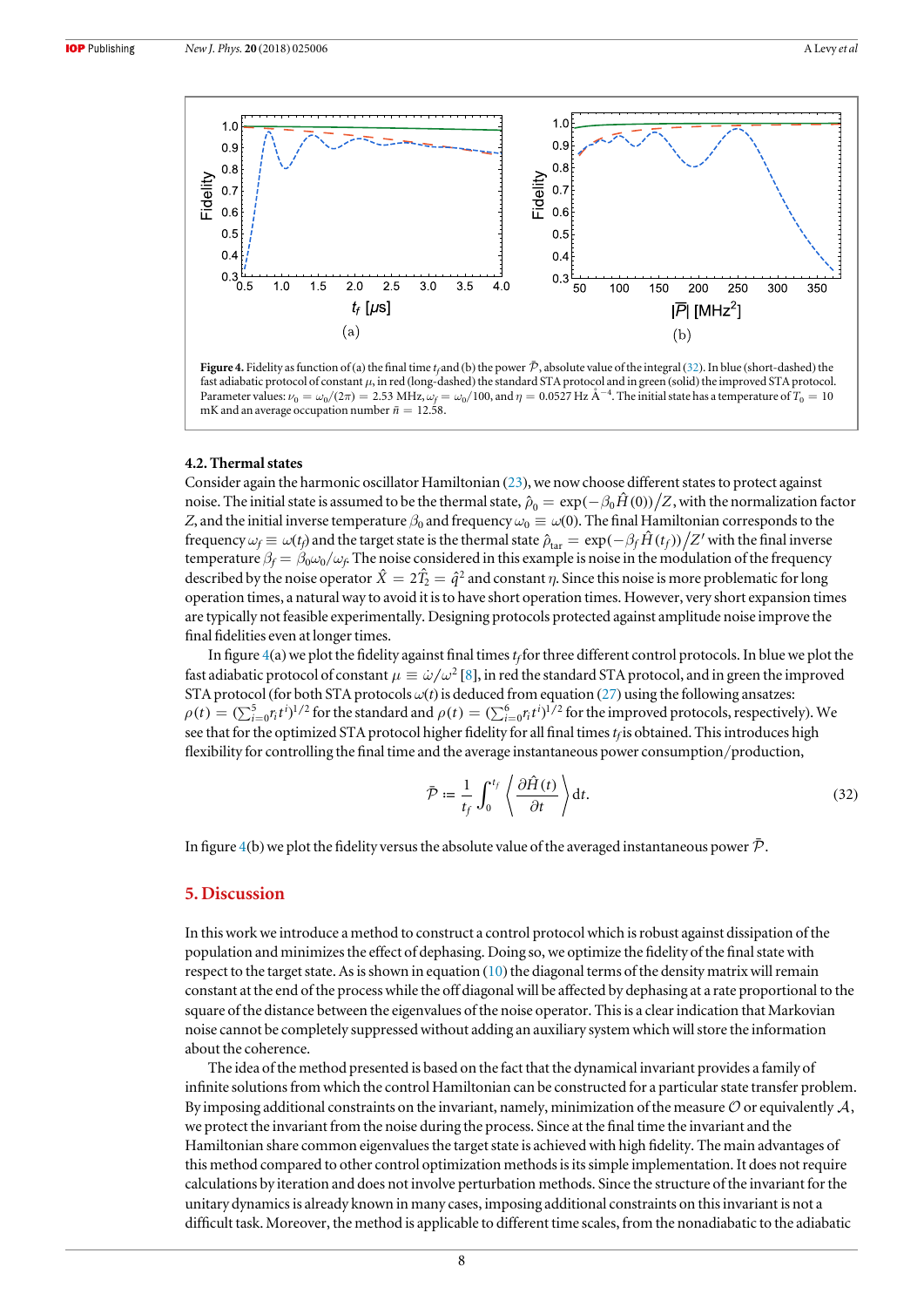<span id="page-8-0"></span>regime. This implies that in order to suppress the noise we are not limited to frequent sudden operations which in many cases are not feasible experimentally and will typically be costly in terms of power. Formulation of the method in terms of density operator is necessary to treat noise but it also makes controlling mixed states possible as in the example of the thermal state.

While in this study we focused on Lindblad dynamics with Hermitian Lindblad operators (see equation ([2](#page-1-0))), the idea presented can be applied to any type of noise including thermal noise and non-Markovian noise. Constructing an invariant which is the least sensitive to noise and according to it obtaining the control Hamiltonian, guaranties an optimal noise resistant control. When the noise has the structure equation ([2](#page-1-0)), simple measures for minimization, equations([12](#page-2-0)) and ([13](#page-2-0)), are found. For general noise (not restricted to the structure equation ([2](#page-1-0))) these measures are not necessarily computable. When equations ([12](#page-2-0)) and ([13](#page-2-0)) cannot be used we suggest to find the invariant for the unitary dynamics with additional degrees of freedom which can later be set to minimize the effect of noise (similar to the procedure in section [2.2](#page-2-0)). Next, instead of considering the overlap between the bases, we can use the rate of change of the invariant eigenvalues subject to the full dynamics as a measure for minimization. In the limit  $\sum_l |\lambda_l| \to 0$  the noise will not affect the invariant and a noise resistant control can be found.

## Acknowledgments

We acknowledge L McCaslin for fruitful discussions, funding by the Israeli Science Foundation, the US Army Research Office under Contract W911NF- 15-1-0250, the Basque Government (Grant No. IT986-16), MINECO/FEDER,UE (Grants No. FIS2015-70856-P and No. FIS2015-67161-P), and QUITEMAD+CM S2013-ICE2801.

## Appendix A. Invariant inverse engineering based on Lie algebras

We summarize [[72](#page-13-0)], a systematic approach to inverse engineering the controls from the dynamical invariants of a system when it is described by a closed Lie algebra. Let us assume that the time-dependent Hamiltonian  $\hat{H}(t)$ describing a quantum system is given by a linear combination of Hermitian generators  $\hat{T}_{a}$ ,

$$
\hat{H}(t) = \sum_{a=1}^{N} h_a(t) \hat{T}_a,
$$
\n(A.1)

where the  $h_a(t)$  are real time-dependent functions and the  $\hat{T}_a$  span a Lie algebra [[73](#page-13-0)]

$$
[\hat{T}_b, \hat{T}_c] = \sum_{a=1}^{N} \alpha_{abc} \hat{T}_a, \tag{A.2}
$$

with  $\alpha_{abc}$  the structure constants. Associated with the Hamiltonian there are time-dependent Hermitian invariants of motion  $\hat{I}(t)$  that satisfy [[63](#page-13-0)]

$$
\frac{\mathrm{d}\hat{I}}{\mathrm{d}t} \equiv \frac{\partial \hat{I}(t)}{\partial t} - \frac{1}{i} [\hat{H}(t), \hat{I}(t)] = 0.
$$
\n(A.3)

A wave function  $|\Psi(t)\rangle$  which evolves with  $\hat{H}(t)$  can be expressed as a linear superposition of the instantaneous invariant modes[[63](#page-13-0)]

$$
|\Psi(t)\rangle = \sum_{n} c_n e^{i\alpha_n} |\phi_n(t)\rangle,
$$
\n(A.4)

where the  $c_n$  are constants, the phases  $\alpha_n$  fulfill

$$
\frac{\mathrm{d}\alpha_n}{\mathrm{d}t} = \langle \phi_n(t) | \mathbf{i} \frac{\partial}{\partial t} - \hat{H}(t) | \phi_n(t) \rangle, \tag{A.5}
$$

and the eigenvectors  $|\phi_n(t)\rangle$  of  $\hat{I}(t)$ 

$$
\hat{I}(t)|\phi_n(t)\rangle = \lambda_n|\phi_n(t)\rangle,\tag{A.6}
$$

where  $\lambda_n$  are the constant eigenvalues.

If the invariant is also a member of the dynamical algebra, it can be written as

$$
\hat{I}(t) = \sum_{a=1}^{N} f_a(t) \hat{T}_a,
$$
\n(A.7)

where  $f_a(t)$  are real, time-dependent functions. Replacing equations (A.1) and (A.7) into (A.3), and using equation (A.2), the functions  $h_a(t)$  and  $f_a(t)$  satisfy [[73,](#page-13-0) [74](#page-13-0)]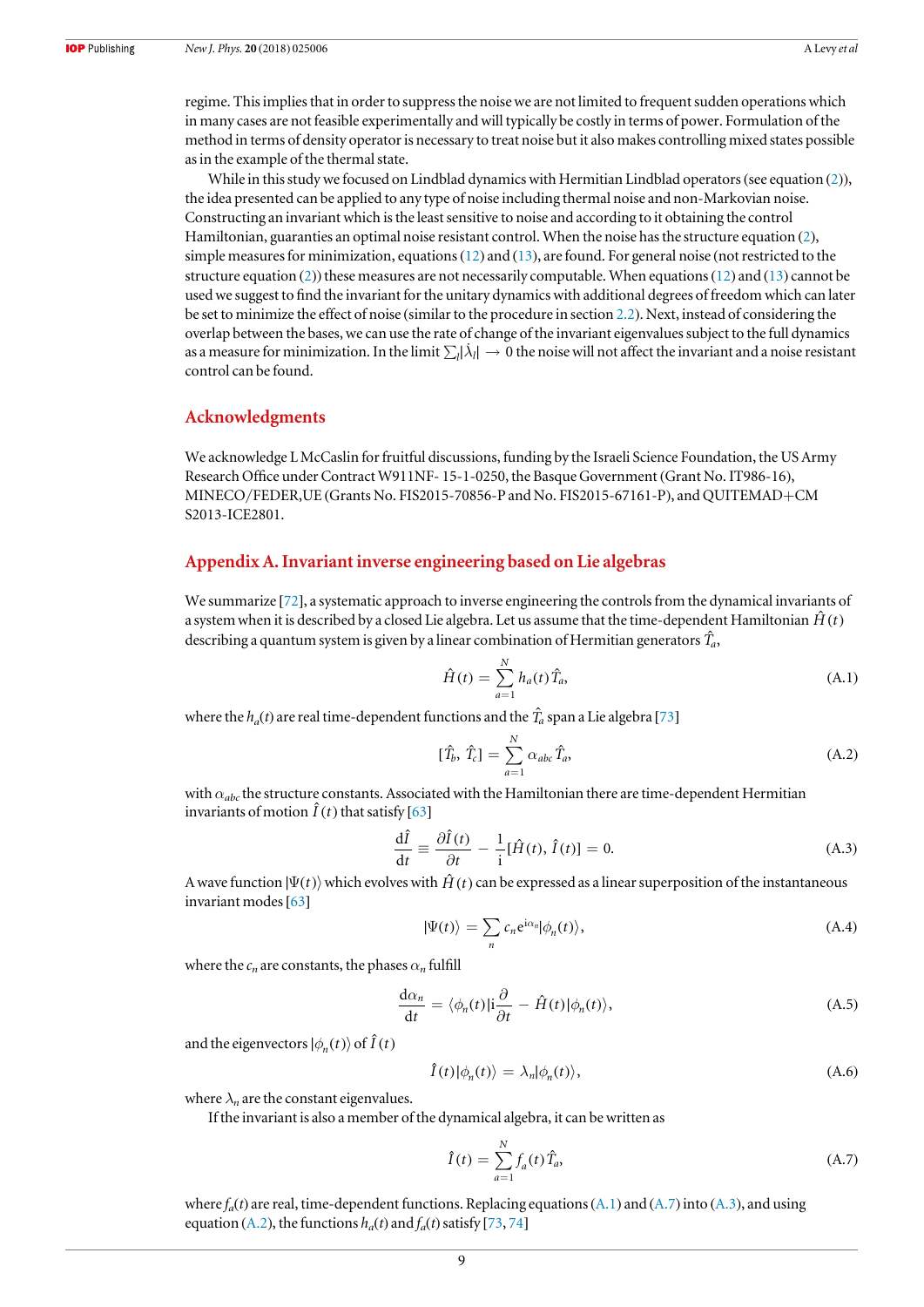$$
\dot{f}_a(t) = \sum_{b=1}^{N} \mathcal{G}_{ab}(t) h_b(t),
$$
  
or  $|\dot{\mathbf{f}}\rangle = \mathcal{G}|\mathbf{h}\rangle,$  (A.8)

<span id="page-9-0"></span>with the  $N \times N$  matrix  $\mathcal G$ 

$$
\mathcal{G}_{ab}(t) = \frac{1}{i} \sum_{c=1}^{N} \alpha_{abc} f_c(t), \tag{A.9}
$$

where the kets are defined in terms of the component of each generator [[72](#page-13-0)]. Note that the relation between the Hamiltonian and the invariant is a property of the algebra, i.e. the structure constants, and is independent of the representation.

Usually these coupled equations are interpreted as a linear system of ordinary differential equations for  $f_a(t)$ when the  $h_a(t)$  components of the Hamiltonian are known [[73](#page-13-0)–[76](#page-13-0)]. Here we consider a different perspective taking them as an algebraic system to be solved for the  $h_a(t)$ , when the  $f_a(t)$  are given. As there are many Hamiltonians for a given invariant [[77](#page-13-0)] we cannot generally invert equation ([A.8](#page-8-0)) as  $|h\rangle = G^{-1}|\mathbf{f}\rangle$  to get  $|h\rangle$ . This means that  $det(G) = 0$ , so at least one of the eigenvalues  $a^{(i)}(t)$  of the G matrix vanishes. Different approaches, such as Gauss elimination or projector techniques [[72](#page-13-0)], can be used to find the pseudo-inverse matrix of  $G$  and deduce the Hamiltonian component ∣**h**§in terms of the invariant ∣**f**§.

When inverse engineering STA [[5,](#page-12-0) [6](#page-12-0)], the Hamiltonian is usually given at initial and final times. In general the invariant  $\hat{I}$  (equivalently  $|f(t)\rangle$ ) is chosen to drive, through its eigenvectors, the initial states of the Hamiltonian  $H(0)$  to the states of the final  $\hat{H}(t_f)$  [[5,](#page-12-0) [16,](#page-12-0) [63](#page-13-0)] according to equation ([A.4](#page-8-0)). This is ensured by imposing at the boundary times  $t_b = 0$ ,  $t_f$ , the frictionless conditions  $[\hat{H}(t_b), \hat{I}(t_b)] = 0$  [[5](#page-12-0)]. Equivalently, using equations ([A.1](#page-8-0)), ([A.7](#page-8-0)), and since the  $\hat{T}_a$  generators are independent this condition implies

$$
\mathcal{G}(t_b)|\mathbf{h}(t_b)\rangle = 0, \quad t_b = 0, t_f. \tag{A.10}
$$

At the boundary times equation (A.10) imposes N conditions, however, at intermediate times the Hamiltonian and invariant components can be freely designed subjected to the N equations in equations  $(A,8)$ . This leaves open different inverse engineering possibilities: in general the Hamiltonian is first fixed partially, i.e., imposing the time dependence (or vanishing) of some  $r < N$  components. Fixing the invariant time dependence consistently with the boundary conditions and the imposed Hamiltonian constraints, finally leads to equations that give the form of the remaining  $N - r$  Hamiltonian components.

### Appendix B. The SU(2) algebra and the TLS

Let us consider a system where the commutation relations of the generators span a SU(2) Lie algebra

$$
[\hat{T}_1, \hat{T}_2] = i\hat{T}_3, [\hat{T}_2, \hat{T}_3] = i\hat{T}_1, [\hat{T}_3, \hat{T}_1] = i\hat{T}_2.
$$
\n(B.1)

The relation among the Hamiltonian and invariant components, equation ([A.8](#page-8-0)), becomes

$$
\begin{pmatrix} \dot{f}_1 \\ \dot{f}_2 \\ \dot{f}_3 \end{pmatrix} = \begin{pmatrix} 0 & f_3 & -f_2 \\ -f_3 & 0 & f_1 \\ f_2 & -f_1 & 0 \end{pmatrix} \begin{pmatrix} h_1 \\ h_2 \\ h_3 \end{pmatrix}.
$$
\n(B.2)

As we pointed before for this algebra  $det(G) = 0$ , so equation (B.2) is not directly invertible. After some simple algebra we find the  $h_a(t)$  components in terms of  $f_a(t)$  if the constraint [[72](#page-13-0)]

$$
\dot{f}_1 f_1 + \dot{f}_2 f_2 + \dot{f}_3 f_3 = 0 \tag{B.3}
$$

or equivalently  $f_1^2 + f_2^2 + f_3^2 = c$  is fulfilled then,

$$
h_i = -\mathcal{E}_{ijk}\frac{\dot{f}_j}{f_k} + \frac{f_i}{f_k}h_k,
$$
\n(B.4)

with all indices *i*, *j*, *k* different,  $\mathcal{E}_{ijk}$  is the Levy–Civita symbol (1 for even permutations of (123) and −1 for odd permutations), c is a constant, and  $h_k(t)$  is considered a Hamiltonian free component chosen for convenience. The frictionless conditions  $(A,10)$  for this algebra is

$$
f_i(t_b)h_j(t_b) - f_j(t_b)h_i(t_b) = 0, \quad i > j.
$$
\n(B.5)

To be more specific note that the TLS in section [3](#page-3-0) is governed by this algebra with the following representation of generators,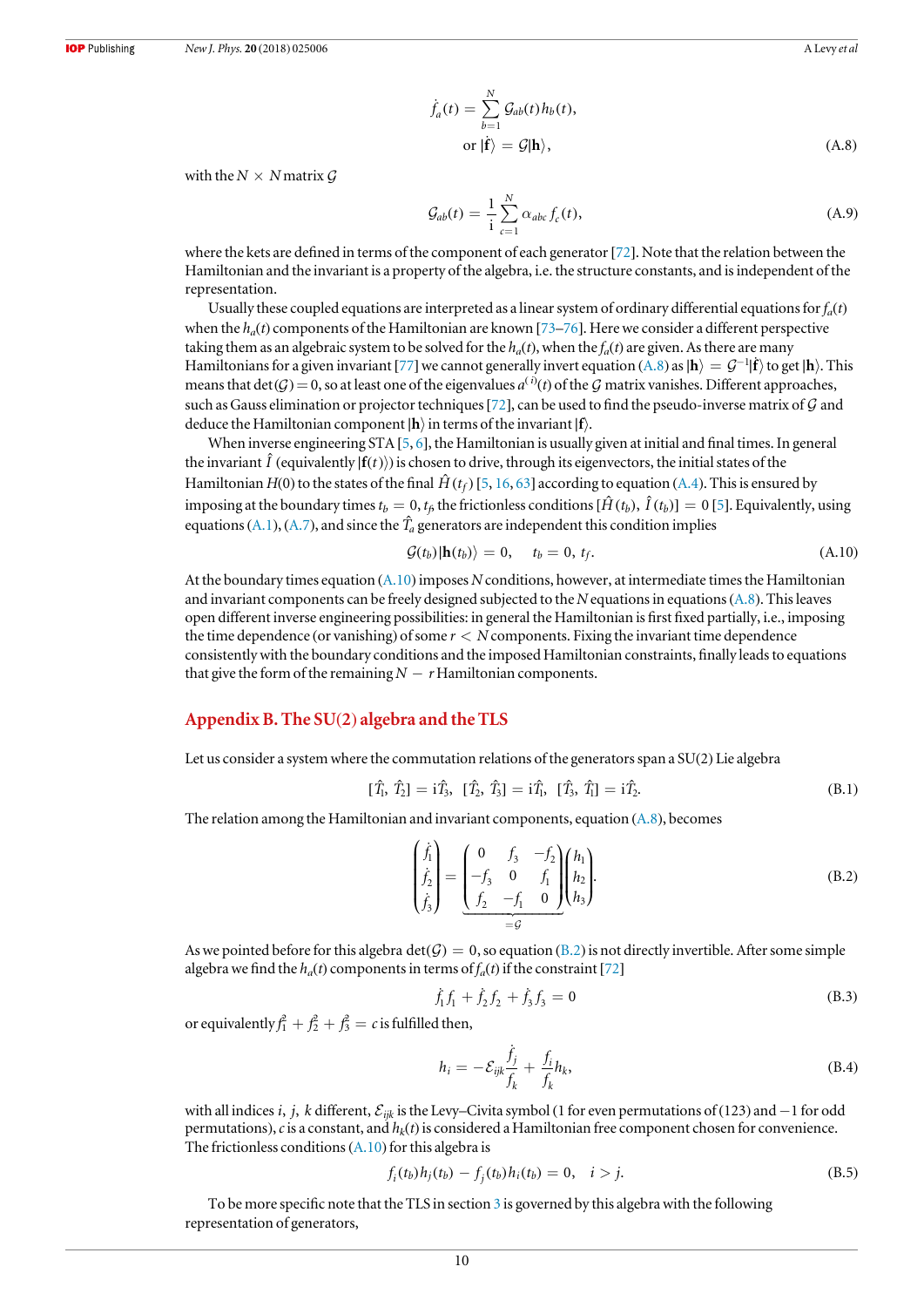$$
\hat{T}_1 = \frac{1}{2} \begin{pmatrix} 0 & 1 \\ 1 & 0 \end{pmatrix} \hat{T}_2 = \frac{1}{2} \begin{pmatrix} 0 & -i \\ i & 0 \end{pmatrix} \hat{T}_3 = \frac{1}{2} \begin{pmatrix} 1 & 0 \\ 0 & -1 \end{pmatrix}
$$
 (B.6)

<span id="page-10-0"></span>where  $h_1(t) = \Omega(t)$ ,  $h_3(t) = \Delta(t)$ , and the boundary Hamiltonians  $\Omega(0) = 0$ ,  $\Delta(0) = \Delta_0$  at  $t = 0$  and  $\Omega(t_i) = 0$ ,  $\Delta(t_i) = -\Delta_0$  at  $t = t_i$  to produce the population inversion among the  $|0\rangle$  and  $|1\rangle$  states. The objective is to design  $\Omega(t)$  and  $\Delta(t)$  to connect these two states by imposing partially the structure equation ([14](#page-3-0)) of  $\hat{H}(t)$ , i.e.  $h_2(t)=0$   $\forall$ t, as it is not always experimentally feasible to implement  $\hat{T}_2$ . Imposing  $h_2(t)$  we chose to interpolate  $f_1$  and  $f_2$  satisfying the boundary conditions  $f_1(t_b) = f_2(t_b) = \dot{f}_1(t_b) = \dot{f}_2(t_b) = 0$  imposed by ([B.5](#page-9-0)). We use polynomial interpolations with at least the same degree as the number of boundary conditions, nevertheless, higher order polynomials can be considered to impose even more constraints. Then  $f_3$  is given by ([B.3](#page-9-0)) with  $f_3(t_b) = h_3(t_b)\sqrt{c/[h_1^2(t_b) + h_2^2(t_b)]}$  and  $\dot{f}_3(t_b) = 0$ . Once the  $f_a$  are fixed  $\Omega(t)$  and  $\Delta(t)$  are deduced from equation ([B.4](#page-9-0)),

$$
\Delta = -\frac{\dot{f}_1}{f_2}, \quad \Omega = \frac{\dot{f}_3}{f_2}.
$$
\n(B.7)

An alternative and sometimes convenient choice to express the invariant is using the angles on the Bloch sphere  $G(t)$  and  $B(t)$ , parametrazing  $f_1(t) = \Omega_R \sin(G(t)) \cos(B(t))$ ,  $f_2(t) = \Omega_R \sin(G(t)) \sin(B(t))$ , and choosing  $\Omega_R = \sqrt{\Omega^2(0) + \Delta^2(0)}$ . The constraint ([B.3](#page-9-0)) imposes  $f_3(t) = \Omega_R \cos(G(t))$  with  $c = \Omega_R^2$ , so the invariant  $\hat{I}$  is expressed as in equation ([16](#page-3-0)). According to equation ([B.4](#page-9-0)) the Hamiltonian coefficients  $h_a(t)$  are given in terms of these polar angles as[[77](#page-13-0)]

$$
\Delta = -\dot{B} + \frac{\dot{G}}{\tan(G)\tan(B)}, \quad \Omega = \frac{\dot{G}}{\sin(B)},
$$
\n(B.8)

with the boundary conditions for population inversion  $G(0) = \pi$ ,  $G(t_f) = 0$ ,  $G(t_b) = 0$ , remaining  $B(t_b)$  and  $\dot{B}(t_b)$  as free parameters.

## Appendix C. Overlap matrix for TLS

For two arbitrary bases in the Hilbert space  $C^2$  the overlap matrix S is bounded by

$$
2 \leqslant \sum_{ij=1}^{2} |S_{ij}| \leqslant 2\sqrt{2}.
$$
 (C.1)

In this scenario there are three bases that maximize the overlap  $\sum_{ij} |S_{ij}|$ . These bases are the mutually unbiased bases given by the eigenvectors of the Pauli matrices. In the main text we study the simultaneous overlap of two mutually unbiased bases with the basis of the invariant. In particular the bases of interest are the eigenvectors of  $\hat{\sigma}_z$  and  $\hat{\sigma}_x$  which reads {(1, 0)<sup>t</sup>, (0, 1)<sup>t</sup>} and {(1/ $\sqrt{2}$ , 1/ $\sqrt{2}$ )<sup>t</sup>, (1/ $\sqrt{2}$ , -1/ $\sqrt{2}$ )<sup>t</sup>}, respectively, (*t* means transpose). An arbitrary basis in  $\mathcal{C}^2$  can be expressed in terms of two real parameters  $\theta \in [0, \pi]$  and  $\varphi \in [0, 2\pi]$ ,

$$
(\sqrt{1+e^{i\varphi}\tan(\theta/2)^2})^{-1}\begin{pmatrix}-e^{i\varphi}\tan(\theta/2)\\1\end{pmatrix},
$$
  

$$
(\sqrt{1+e^{i\varphi}\cot(\theta/2)^2})^{-1}\begin{pmatrix}-e^{i\varphi}\cot(\theta/2)\\1\end{pmatrix}.
$$
 (C.2)

The weighted average of the overlaps of the two bases with C.2 is given by

$$
p\sum_{ij}|S_{ij}^z| + (p-1)\sum_{ij}|S_{ij}^x| = 2p\left(\left|\sin\left(\frac{\theta}{2}\right)\right| + \left|\cos\left(\frac{\theta}{2}\right)\right|\right) + 2(p-1)\left(\sqrt{\frac{1-\cos(\varphi)\sin(\theta)}{2}} + \sqrt{\frac{1+\cos(\varphi)\sin(\theta)}{2}}\right),\tag{C.3}
$$

where the weight  $p \in [0, 1]$ . Since the two overlaps depends on each another, not all values of the overlaps are reachable simultaneously. This is shown in figure  $Cl$ , where the average ( $C.3$ ) is plotted as function of the overlaps  $\sum_{ij} |S_{ij}^z|$  and  $\sum_{ij} |S_{ij}^x|$  for  $p = \frac{1}{2}$ .

The minimum average is given by

$$
2\sqrt{2}\min(p, p-1) + 2\max(p, p-1),
$$
 (C.4)

and is always obtained when one of the overlaps is minimal and the other is maximal (as expressed in  $C.4$ ). The maximum average is obtained when the third basis is one of the eigenvectors of  $\hat{\sigma}_y$ , i.e.  $\{(i/\sqrt{2}, 1/\sqrt{2})^t, (i/\sqrt{2}, 1/\sqrt{2})^t\}$ , and is given by the maximal overlap  $2\sqrt{2}$ . In the special case  $p = \frac{1}{2}$  two minimal points can be found, as shown in figure [C1](#page-11-0), whether we minimize  $\mathcal{O}_x$  and maximize  $\mathcal{O}_z$  or vice versa.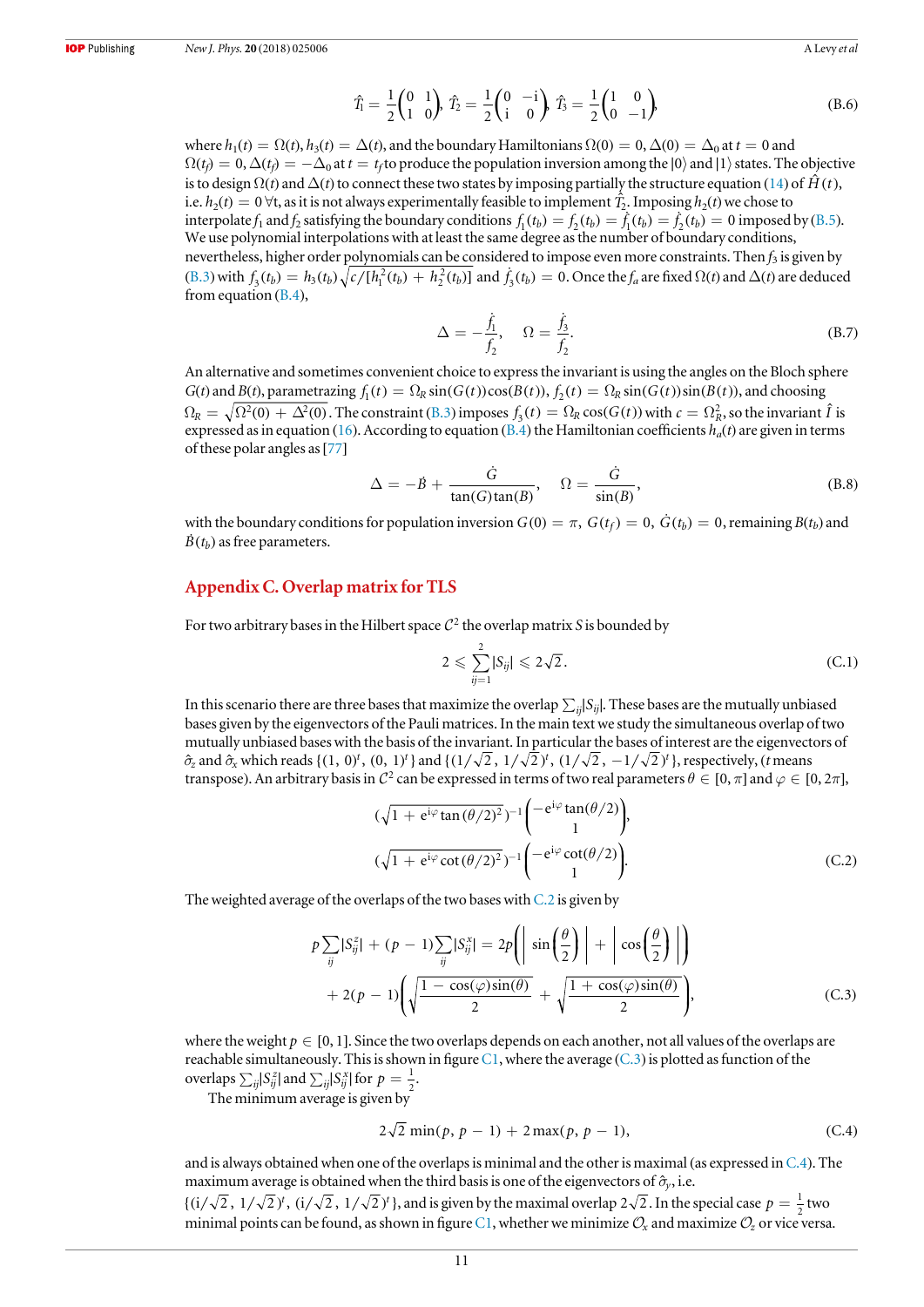<span id="page-11-0"></span>

## Appendix D. The SU(1, 1) algebra and the harmonic oscillator

The  $SU(1, 1)$  algebra is characterized by the commutation relation

$$
[\hat{T}_1, \hat{T}_2] = -i\hat{T}_3, \quad [\hat{T}_1, \hat{T}_3] = -2i\hat{T}_1, \quad [\hat{T}_2, \hat{T}_3] = 2i\hat{T}_2.
$$
 (D.1)

The matrix representation of equation  $(A.8)$  $(A.8)$  $(A.8)$  is

$$
\begin{pmatrix} \dot{f}_1 \\ \dot{f}_2 \\ \dot{f}_3 \end{pmatrix} = \begin{pmatrix} -2f_3 & 0 & 2f_1 \\ 0 & 2f_3 & -2f_2 \\ -f_2 & f_1 & 0 \end{pmatrix} \begin{pmatrix} h_1 \\ h_2 \\ h_3 \end{pmatrix}.
$$
\n(D.2)

As in the case of the SU(2) algebra the matrix G is not directly invertible. If the condition

$$
\dot{f}_1 f_2 + \dot{f}_2 f_1 - 2\dot{f}_3 f_3 = 0 \tag{D.3}
$$

or equivalently  $f_1 f_2 - f_3^2 = c$  holds, the previous system of equations becomes invertible and has infinite solutions

$$
h_a(t) = g_a(t) + \frac{f_a(t)}{f_3(t)} h_3(t) \quad a = 1, 2,
$$
\n(D.4)

where c is a constant,  $g_1 = -f_1/(2f_3)$  and  $g_2 = f_2/(2f_3)$ , leaving  $h_3(t)$  as an arbitrary free function of time.

For the example presented in section [4](#page-4-0) of the expansion of a harmonic oscillator the generators  $\hat{T}_a$  are represented by

$$
\hat{T}_1 = \frac{\hat{p}^2}{2}, \quad \hat{T}_2 = \frac{\hat{q}^2}{2}, \quad \hat{T}_3 = \frac{\hat{p}\hat{q} + \hat{q}\hat{p}}{2},
$$
\n(D.5)

with  $\hat{q}$  and  $\hat{p}$  the position and momentum operators satisfying  $[\hat{q}, \hat{p}] = i$ . We partially fix the structure of  $\hat{H}(t)$ 

$$
\hat{H}(t) = \frac{\hat{p}^2}{2m} + \frac{m\omega^2(t)\hat{q}^2}{2},
$$
\n(D.6)

where  $h_1(t) = 1/m$  and  $h_3(t) = 0$  are imposed  $\forall t$ . The time dependency of  $h_2(t) = m\omega^2(t)$  will be deduced to drive the system from a given Fock state  $\ket{n}$  associated to  $h_2(0) = m\omega_0^2$  to the corresponding  $\ket{n}$  state with  $h_2(t_f) = m\omega_f^2$ . In contrast with the TLS example, now a single control  $h_2(t)$  will be designed. From the general formalism presented in appendix [A](#page-8-0) a single invariant coefficient  $f_a(t)$  is used. Using equations (D.3) and (D.4) we can express  $f_2 = (\dot{f}_1^2 + 4h_1^2 c)/(4h_1^2 f_1)$  $\int_1^2 c ) \Big/ (4 h^2_\textnormal{l} \, f^{}_\textnormal{l})$  and  $f^{}_3 = - \dot{f}^{}_1 \big/ (2 h^{}_\textnormal{l})$  where  $f^{}_1$  satisfies

$$
\ddot{f}_1 - \frac{\dot{h}_1}{h_1}\dot{f}_1 - \frac{\dot{f}_1^2}{2f_1} - \frac{4ch_1^2}{2f_1} + 2f_1h_1h_2 = 0,
$$
\n(D.7)

and the frictionless conditions  $[\hat{H}(t_b), \hat{I}(t_b)] = 0$  imposing  $f_1(t_b) = \sqrt{ch_1(t_b)/h_2(t_b)}$  and  $\dot{f}_1(t_b) = \ddot{f}_1(t_b) = 0$ . This is just the Ermakov equation which is easily recognizable setting  $h_1(t) = 1/m$ ,  $\dot{h}_1(t) = 0$ ,  $\dot{h}_2(t) = m\omega(t)^2$ ,  $c = m^2\omega_0^2$ , and replacing  $f_1 = \rho^2$ ,

$$
\ddot{\rho} + \omega^2(t)\rho = \frac{\omega_0^2}{\rho^3}.
$$
 (D.8)

with  $\rho(0) = 1$ ,  $\rho(t_f) = \sqrt{\omega_0/\omega_f}$  and  $\dot{\rho}(t_b) = \ddot{\rho}(t_b) = 0$  [[5](#page-12-0)]. Interpolating  $f_1$  (or  $\rho$ ) with at least six free parameters to be fixed by the frictionless conditions and solving equation  $(D.7)$  (or equation  $(D.8)$ ) the required control  $\omega(t)$  is deduced. In terms of  $\rho$  the invariant associated with (D.6) reads  $\hat{I}(t) = \hat{\pi}^2/(2m) + m\omega_0^2\hat{x}^2/2$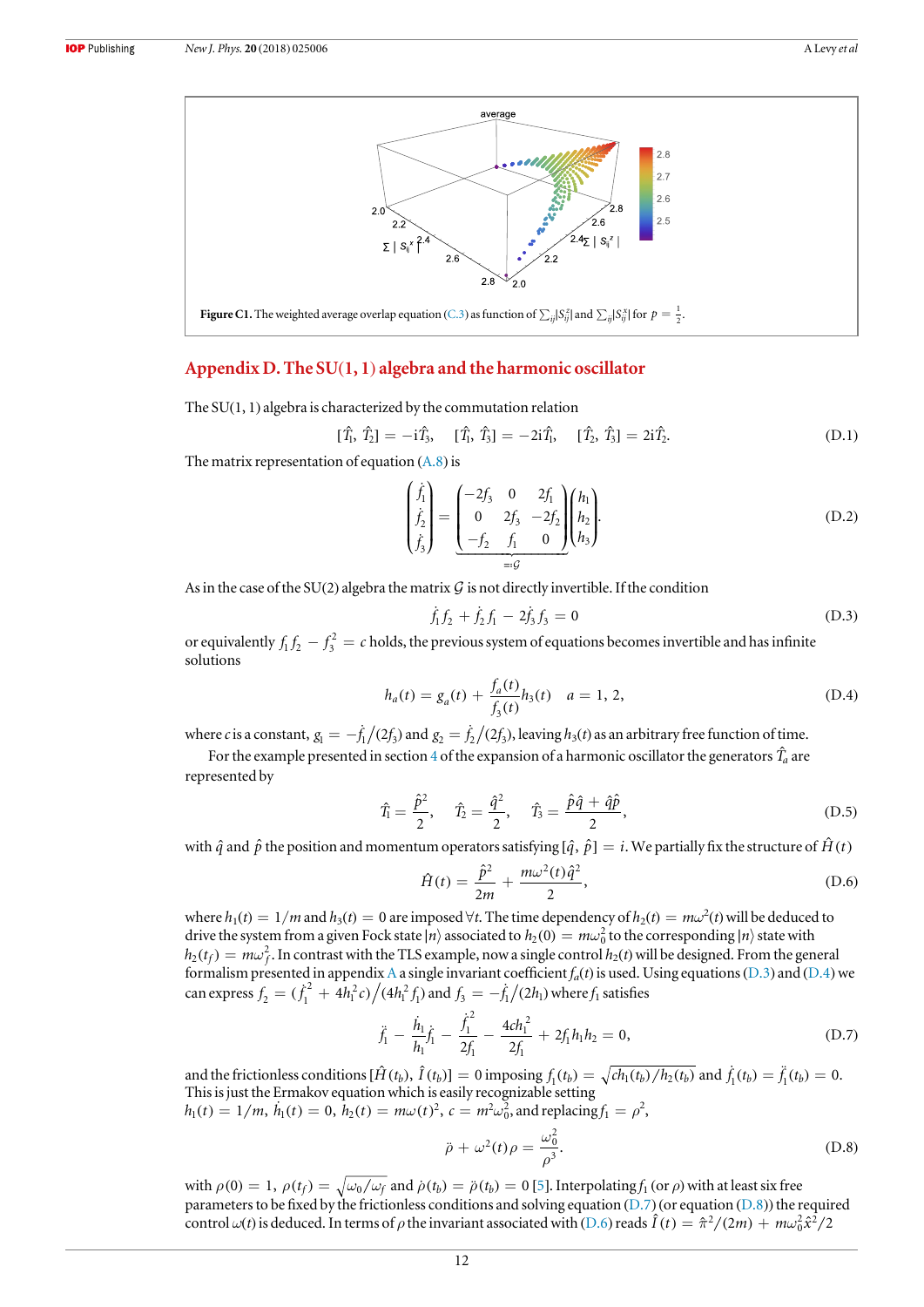<span id="page-12-0"></span>where  $[\hat{x}, \hat{\pi}] = i$  with  $\hat{x} \equiv \hat{q}/\rho$  and  $\hat{\pi} \equiv \rho \hat{p} - m \rho \hat{q}$ . According to equation ([A.4](#page-8-0)) the system at any time is,

$$
\langle q|\psi(t)\rangle = \sum_{n} c_{n} e^{-i\omega_{0}(n+1/2)} \int_{0}^{t} \frac{dt'}{\rho^{2}} \langle q|\phi_{n}(t)\rangle,
$$
  

$$
\langle q|\phi_{n}(t)\rangle = \frac{e^{im\hat{\rho}q^{2}/(2\rho)}}{\sqrt{\rho}} \Phi_{n}(q/\rho),
$$
 (D.9)

where  $\Phi_n(y) \equiv \langle y | n \rangle$  is the harmonic oscillator wave function composed by the Hermite polynomial with frequency  $\omega_0$ . Note that  $\Phi_n(q/\rho)/\sqrt{\rho}$  represents the Fock state  $|n\rangle$  in a harmonic trap of  $\omega_0/\rho^2$  frequency.

The previous designed protocol is not only valid to connect single ∣*n*§to ∣*n*§Fock states but also coherent states<sup>[[78](#page-13-0)]</sup>

$$
|\alpha\rangle = e^{-|\alpha|^2/2} \sum_{n=0}^{\infty} \frac{\alpha^n}{\sqrt{n!}} |n\rangle
$$
 (D.10)

forming a linear superposition. As at initial time  $\hat{H}$  and  $\hat{I}$  share a common basis  $|\phi_n(0)\rangle = |n\rangle$  and according to equations ([A.4](#page-8-0)) and (D.9) this initial state  $|\psi(0)\rangle = |\alpha\rangle$  will evolve to [[79](#page-13-0)]

$$
|\psi(t_f)\rangle = |\tilde{\alpha}\rangle = e^{-ig\omega_0/2}e^{-|\tilde{\alpha}|^2/2}\sum_{n=0}^{\infty} \frac{\tilde{\alpha}^n}{\sqrt{n!}}|\phi_n(t_f)\rangle,
$$
 (D.11)

with  $\tilde{\alpha} = \alpha e^{-ig\omega_0}$  and  $g = \int_0^{t_f} dt'/\rho$  $^{f}$  d $t'/\rho^2.$  Thus, the system ends as a coherent state with frequency  $\omega_f$ 

## **References**

- [1] Koch C P 2016 J. Phys.: Condens. Matter 28 [213001](https://doi.org/10.1088/0953-8984/28/21/213001)
- [2] Lidar D A and Birgitta W K 2003 Decoherence-Free Subspaces and Subsystems (Berlin: Springer) pp 83–120
- [3] Wiseman H and Milburn G 2010 Quantum Measurement and Control (Cambridge: Cambridge University Press)
- [4] Viola L, Knill E and Lloyd S 1999 Phys. Rev. Lett. 82 [2417](https://doi.org/10.1103/PhysRevLett.82.2417)–21
- [5] Chen X, Ruschhaupt A, Schmidt S, del Campo A, Guéry-Odelin D and Muga J G 2010 Phys. Rev. Lett. 104 [063002](https://doi.org/10.1103/PhysRevLett.104.063002)
- [6] Torrontegui E, Ibáñez S, Martínez-Garaot S, Modugno M, del Campo A, Guéry-Odelin D, Ruschhaupt A, Chen X and Muga J G 2013 Adv. At. Mol. Opt. Phys. 62 117–69
- [7] Levy A and Kosloff R 2012 Phys. Rev. Lett. 108 [070604](https://doi.org/10.1103/PhysRevLett.108.070604)
- [8] Levy A, Torrontegui E and Kosloff R 2017 Phys. Rev. A 96 [033417](https://doi.org/10.1103/PhysRevA.96.033417)
- [9] Reich D M, Katz N and Koch C P 2015 Sci. Rep. 5 [12430](https://doi.org/10.1038/srep12430)
- [10] Khasin M and Kosloff R 2011 Phys. Rev. Lett. 106 [123002](https://doi.org/10.1103/PhysRevLett.106.123002)
- [11] Sarandy M, Duzzioni E and Serra R 2011 Phys. Lett. A 375 [3343](https://doi.org/10.1016/j.physleta.2011.07.041)-7
- [12] Palmero M, Martínez-Garaot S, Leibfried D, Wineland D J and Muga J G 2017 Phys. Rev. A 95 [022328](https://doi.org/10.1103/PhysRevA.95.022328)
- [13] del Campo A, Rams M M and Zurek W H 2012 Phys. Rev. Lett. 109 [115703](https://doi.org/10.1103/PhysRevLett.109.115703)
- [14] Takahashi K 2017 Phys. Rev. A 95 [012309](https://doi.org/10.1103/PhysRevA.95.012309)
- [15] Onofrio R 2017 Phys.-Usp. 59 [1129](https://doi.org/10.3367/UFNe.2016.07.037873)
- [16] Torrontegui E, Ibáñez S, Chen X, Ruschhaupt A, Guéry-Odelin D and Muga J G 2011 Phys. Rev. A 83 [013415](https://doi.org/10.1103/PhysRevA.83.013415)
- [17] Bowler R, Gaebler J, Lin Y, Tan T R, Hanneke D, Jost J D, Home J P, Leibfried D and Wineland D J 2012 Phys. Rev. Lett. 109 [080502](https://doi.org/10.1103/PhysRevLett.109.080502)
- [18] Chen X, Lizuain I, Ruschhaupt A, Guéry-Odelin D and Muga J G 2010 Phys. Rev. Lett. 105 [123003](https://doi.org/10.1103/PhysRevLett.105.123003)
- [19] Bason M G, Viteau M, Malossi N, Huillery P, Arimondo E, Ciampini D, Fazio R, Giovannetti V, Mannella R and Morsch O 2012 Nat. Phys. 8 [147](https://doi.org/10.1038/nphys2170)–52
- [20] Zhang J et al 2013 Phys. Rev. Lett. 110 [240501](https://doi.org/10.1103/PhysRevLett.110.240501)
- [21] Zhou B B, Baksic A, Ribeiro H, Yale C G, Heremans F J, Jerger P C, Auer A, Burkard G, Clerk A A and Awschalom D D 2017 Nat. Phys. 13 [330](https://doi.org/10.1038/nphys3967)–4
- [22] Rohringer W, Fischer D, Steiner F, Mazets I E, Schmiedmayer J and Trupke M 2015 Sci. Rep. 5 [9820](https://doi.org/10.1038/srep09820)
- [23] Torrontegui E, Chen X, Modugno M, Schmidt S, Ruschhaupt A and Muga J G 2012 New J. Phys. 14 [013031](https://doi.org/10.1088/1367-2630/14/1/013031)
- [24] Schaff J F, Song X L, Vignolo P and Labeyrie G 2010 Phys. Rev. A 82 [033430](https://doi.org/10.1103/PhysRevA.82.033430)
- [25] Schaff J F, Capuzzi P, Labeyrie G and Vignolo P 2011 New J. Phys. 13 [113017](https://doi.org/10.1088/1367-2630/13/11/113017)
- [26] Torrontegui E, Martínez-Garaot S, Modugno M, Chen X and Muga J G 2013 Phys. Rev. A87 [033630](https://doi.org/10.1103/PhysRevA.87.033630)
- [27] Kiely A, Benseny A, Busch T and Ruschhaupt A 2016 J. Phys. B: At. Mol. Opt. Phys. 49 [215003](https://doi.org/10.1088/0953-4075/49/21/215003)
- [28] Deng S, Chenu A, Diao P, Li F, Yu S, Coulamy I, del Campo A and Wu H 2017 arXiv[:1711.00650](http://arxiv.org/abs/1711.00650)
- [29] del Campo A 2013 Phys. Rev. Lett. 111 [100502](https://doi.org/10.1103/PhysRevLett.111.100502)
- [30] Deffner S, Jarzynski C and del Campo A 2014 Phys. Rev. X4 021013
- [31] Takahashi K 2013 Phys. Rev. E 87 [062117](https://doi.org/10.1103/PhysRevE.87.062117)
- [32] Martínez-Garaot S, Ruschhaupt A, Gillet J, Busch T and Muga J G 2015 Phys. Rev. A 92 [043406](https://doi.org/10.1103/PhysRevA.92.043406)
- [33] Masuda S and Rice S A 2015 J. Phys. Chem. A 119 [3479](https://doi.org/10.1021/acs.jpca.5b00525)-87
- [34] Tseng S Y and Chen X 2012 Opt. Lett. 37 [5118](https://doi.org/10.1364/OL.37.005118)
- [35] Martínez-Garaot S, Tseng SY and Muga J G 2014 Opt. Lett. 39 [2306](https://doi.org/10.1364/OL.39.002306)
- [36] Longhi S 2017 Phys. Rev. A 95 [062122](https://doi.org/10.1103/PhysRevA.95.062122)
- [37] Torrontegui E, Lizuain I, González-Resines S, Tobalina A, Ruschhaupt A, Kosloff R and Muga J G 2017 Phys. Rev. A 96 [022133](https://doi.org/10.1103/PhysRevA.96.022133)
- [38] González-Resines S, Guéry-Odelin D, Tobalina A, Lizuain I, Torrontegui E and Muga J G 2017 Phys. Rev. Appl. 8 [054008](https://doi.org/10.1103/PhysRevApplied.8.054008)
- [39] Chen Y H, Xia Y, Chen Q Q and Song J 2014 Laser Phys. Lett. 11 [115201](https://doi.org/10.1088/1612-2011/11/11/115201)
- [40] Chen Y H, Xia Y, Chen Q Q and Song J 2015 Phys. Rev. A 91 [012325](https://doi.org/10.1103/PhysRevA.91.012325)
- [41] Ruschhaupt A, Chen X, Alonso D and Muga J G 2012 New J. Phys. 14 [093040](https://doi.org/10.1088/1367-2630/14/9/093040)
- [42] Lu X J, Chen X, Ruschhaupt A, Alonso D, Guérin S and Muga J G 2013 Phys. Rev. A 88 [033406](https://doi.org/10.1103/PhysRevA.88.033406)